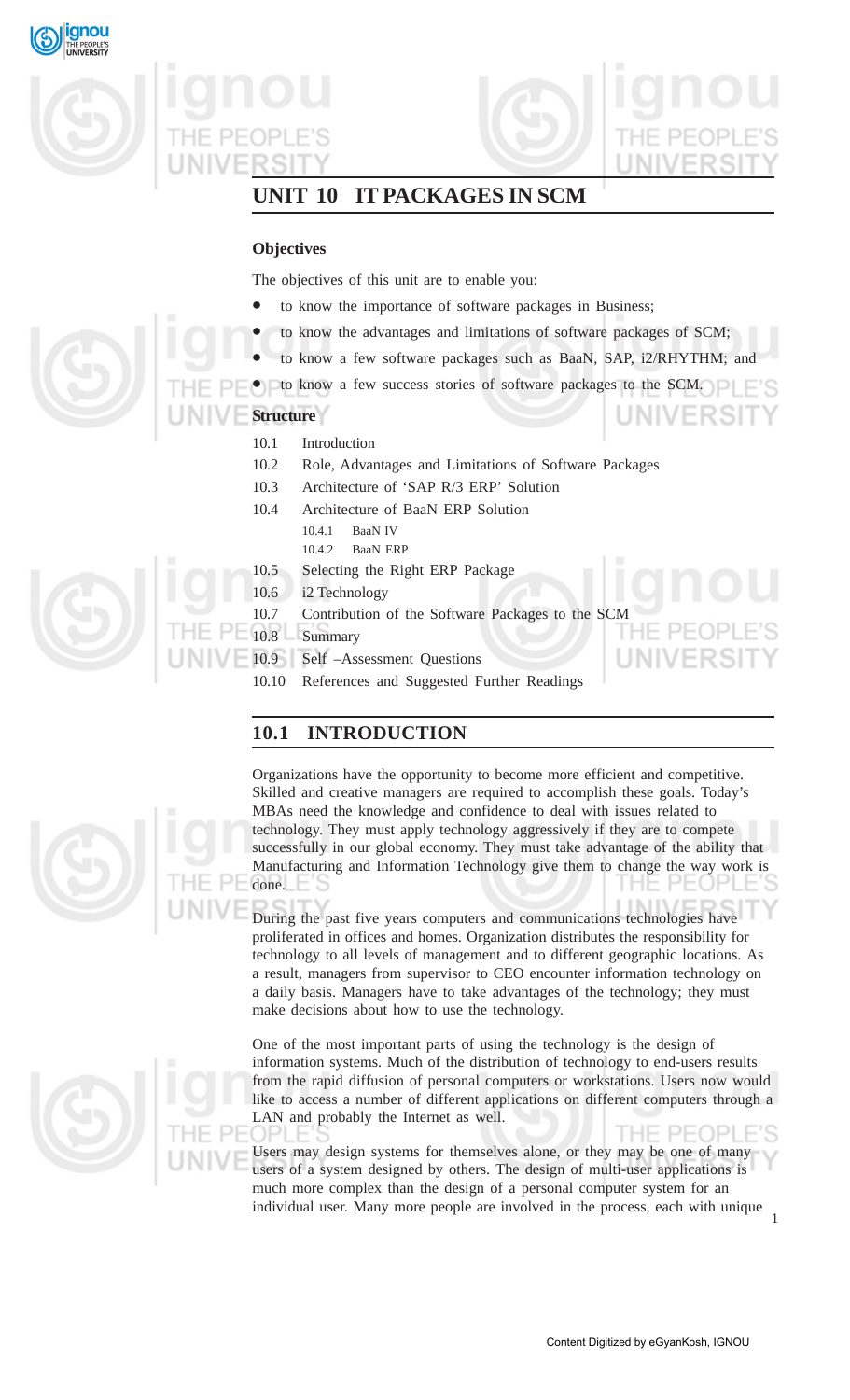



and often conflicting needs and expectations. Package programs are software written by a vendor to be sold to multiple customers. Packages have been available since the first days of computers, but there has been an explosion in their sale and use. One of the reasons for this proliferation is that the technology has matured. There are packages around today in their respective forth or fifth (or more) version, each new version improving with earlier version. The other reason why the packages are going in popularity is the standards set by personal computer packages.

# **10.2 ROLE, ADVANTAGES AND LIMITATIONS OF SOFTWARE PACKAGES**

The context in which software has been developed is closely coupled to almost five decades of computer system evolution. Better hardware performance, smaller size, and lower cost have precipitated more sophisticated computer-based systems. We have moved from vacuum tube processors to micro-electronic devices that are capable of processing 200 million instructions per second. Computer users as well as computer specialists often refer to software packages when they discuss how a system will be used. Software is the general term describing programs of instructions, languages, and routines or procedures that make it possible for an individual to use the computer. In a general sense, software is any prepared set of instructions that controls the operation of computer system for computation and processing. The term is often applied only to commercially prepared packages, as opposed to user-prepared instructions. Commercially prepared programs are developed by manufacturers or companies that specialize in software. Their primary purpose is to control all processing activities and to make sure that the resources and power of the computer are used in the most efficient manner.

Computer programs are sets of coded instructions that cause the computer to perform a series of operations that accomplishes a specific purpose. The programs are written in programming languages specially developed languages or commands that make it possible to specify calculations and other processing in terminology that can be converted to particular operations by the computer system. Fourth-generation languages are in wide spread use to supplement procedure oriented programming languages. Such language allows users to develop sophisticated programs for retrieval of data with only a fraction of the instructions needed when programs are written in procedure-oriented languages. Because they are much easier to use them traditional programming languages, fourth-generation languages are frequently utilized by non-programmers (such as managers).

As we approach the year 2000 plus, we can no longer look to the past as a guide to the future. In the face of strong market forces created by electronic commerce and mounting competition, corporations can no longer plod along historical tracks or seek the preservation of the status-quos. Companies are discovering that old solutions do not work with new problems. The business parameters have changed, and so have the risks and payoffs. A new computing paradigm is quickly emerging. It is called network-centric computing, Intranets, or distributed objects. The aim of it is to provide highly configurable, more faulttolerant, more scalable, and more easily used solutions for enterprises than traditional client/server systems that have been able to deliver.

2 and business method. Despite its promise, supply-chain application software implementation is accompanied by the confusion and misconception that is inherent in any software

# **IT Packages in SCM**

# = PFOP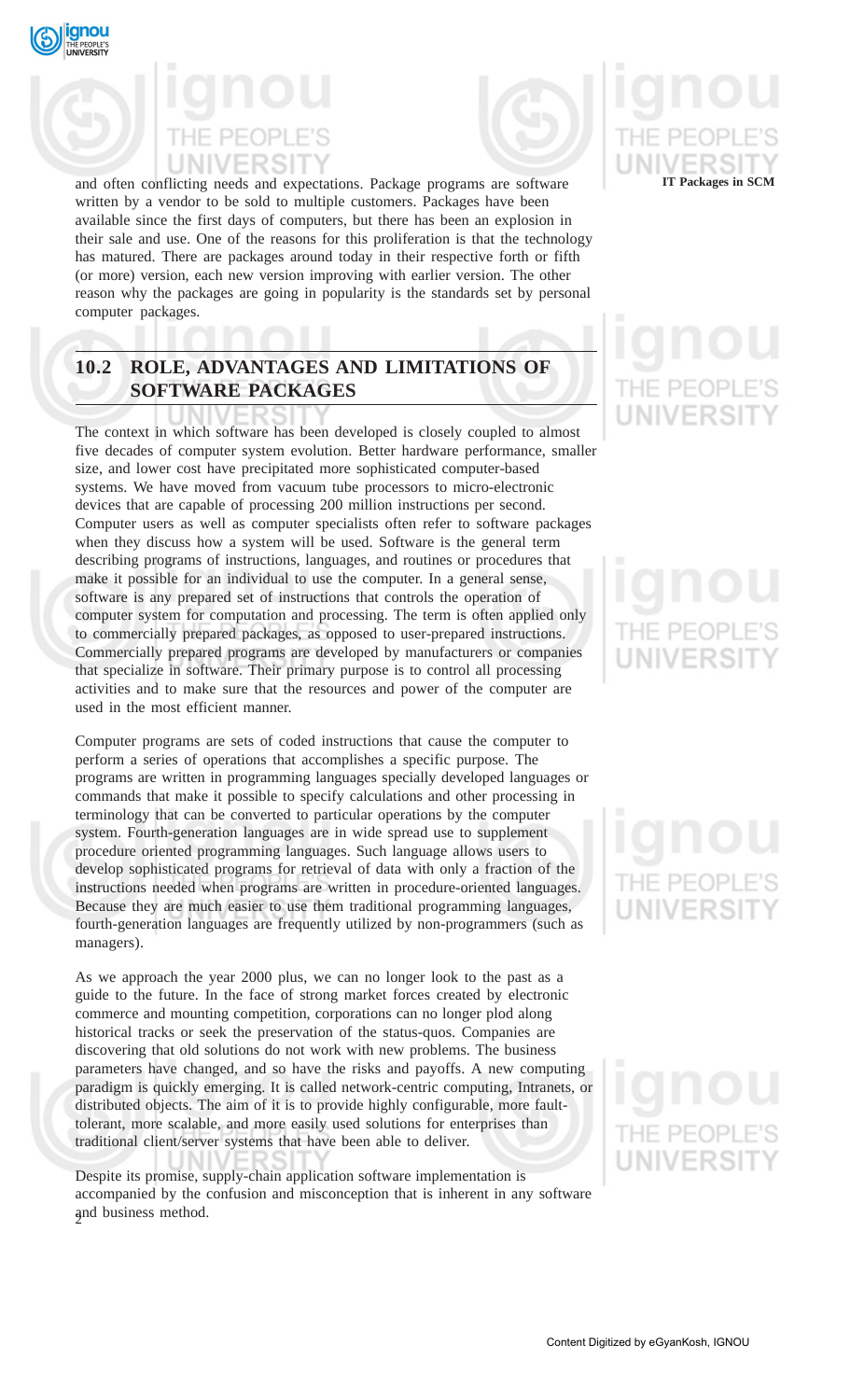



**IT Enabled SCM**

The questions range from:

- What software is best suited for supply chain management?
- How can the costs involved and return on investment of a sofrware be estimated?
- What are the key design issues in developing information architecture?
- How can software and management issues be aligned to gain the maximum value?

Of these, the most pressing question-facing companies is: what is the right technology that protects investment in a changing environment? The answer appears to lie in network-centric computing discussed in the following sections.

# **Activity 1**

Get access to the following Web sites in the Internet and update your Knowledge on IT software packages in Supply Chain Management:

.............................................................................................................................

- www.manufacturingsystems.com
- www.mrp3.com
- www.sap.com/solutions
- www.i2.com
- www.lean-e-business.com



............................................................................................................................. ............................................................................................................................. .............................................................................................................................

# **10.3 ARCHITECTURE OF 'SAP R/3 ERP' SOLUTION**

.............................................................................................................................



A SAP product is a suite of standard software made up of individual programs that have been written to carry out computing tasks in the most efficient manner possible. SAP R/2 is a system for mainframes. The SAP R/3 has open system architecture and applies the client/server concept across multiple levels.

# **The SAP R/3 Basis (R/3 Standard System)**

All R/3 installations include a set of components that form the core of the system and are referred to as R/3 Basis. It provides the users with a set of tools to build a suite of integrated programs that can be fitted exactly to the requirements of the company and modified as the company develops. Every implementation will need a SAP R/3 Basis module that provides the elements of the SAP R/3 runtime system. It includes the fundamental tools and functions of the R/3 Data Dictionary, the SAP R/3 Reference Model. The ABAP/4 Development Workbench and R/3 Customizing Component. When designing an implementation, the R/3 Reference Model is used to select which module components will be needed in the target system.

# **The SAP R/3 Applications**

3 A SAP R/3 application is a set of programs that has been designed for a specific types of business data processing. Each application addresses a main sector of business activity, ranging from financial accounting to human resources. Under each application are grouped the modules most likely to be associated with the title of the application. However, the fully integrated design of all SAP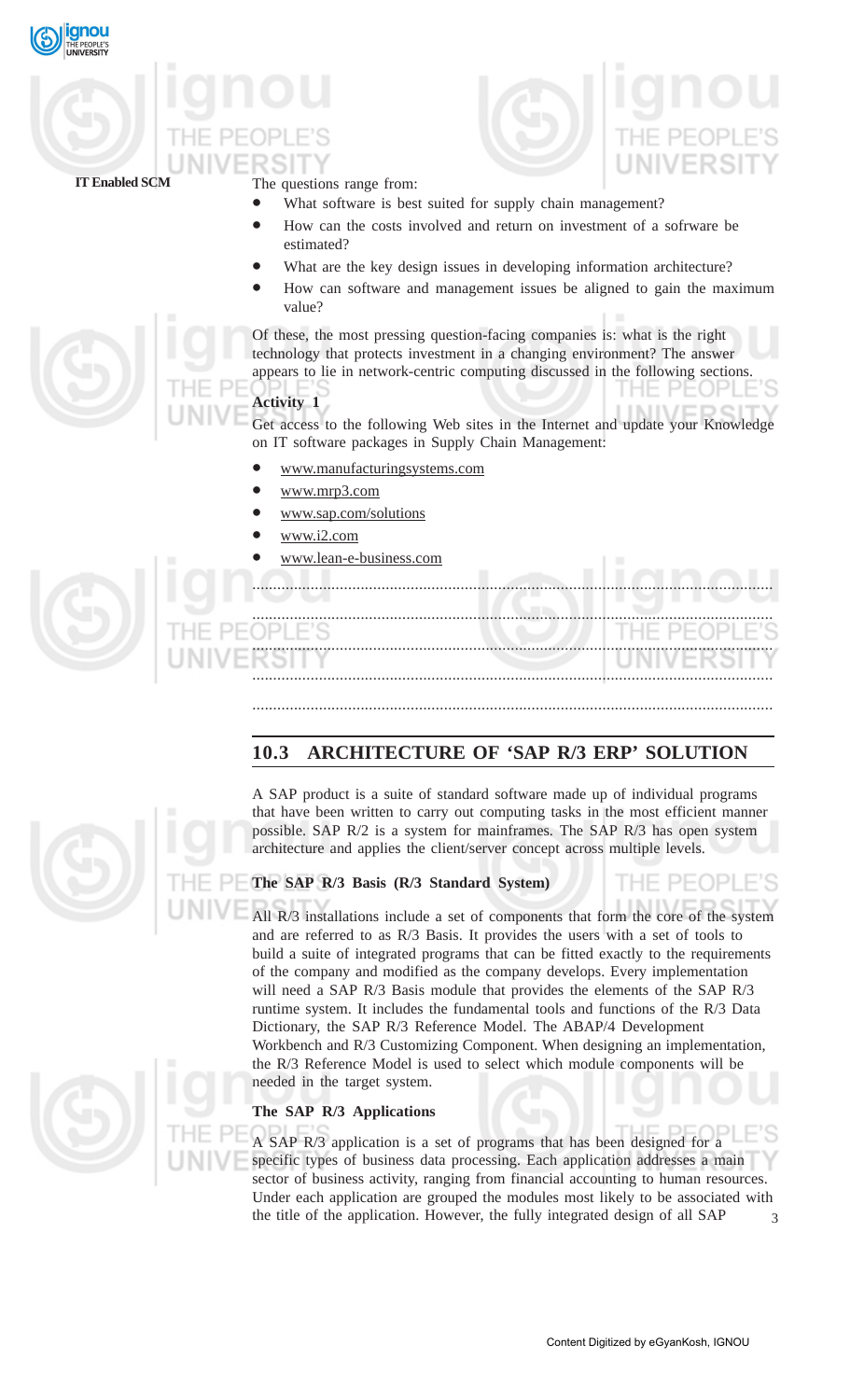ignou

standard business programs allows great flexibility in the assembly of modules to form a specific implementation.



# **Figure 10.1 : Major SAP Application**

Each application is fully integrated with the R/3 Basis. This allows each application to communicate with any other application. Some application modules depend on other applications. For example, the Controlling (CO) module depends on the Financial Accounting (FI) module. Some of the components of a module may be optional. Some of the functions within a component may be optional. This flexibility allows each R/3 installation to be built to fit exactly the unique requirements of the Client Company.

# **MAJOR R/3 APPLICATIONS AND THEIR MODULES**

# 1) **Financial Accounting (FI)**

- General Ledger (FI-GL) Legal Consolidation (FI-LC)
- Accounts Receivable (FI-AR) Special Purpose Ledger (FI-SL)
- -
- 
- Accounts Payable (FI-AP)
- 2) **Controlling (CO)**
	- Overall Cost Control (CO-OM) Sales & Profitability Analysis (CO-PA)
	- Product Cost Controlling (CO-PC) Project Control (CO-PRO)
	- Activity-Based Costing (CO-ABC)
- 4



UNIVERSIT

**IT Packages in SCM**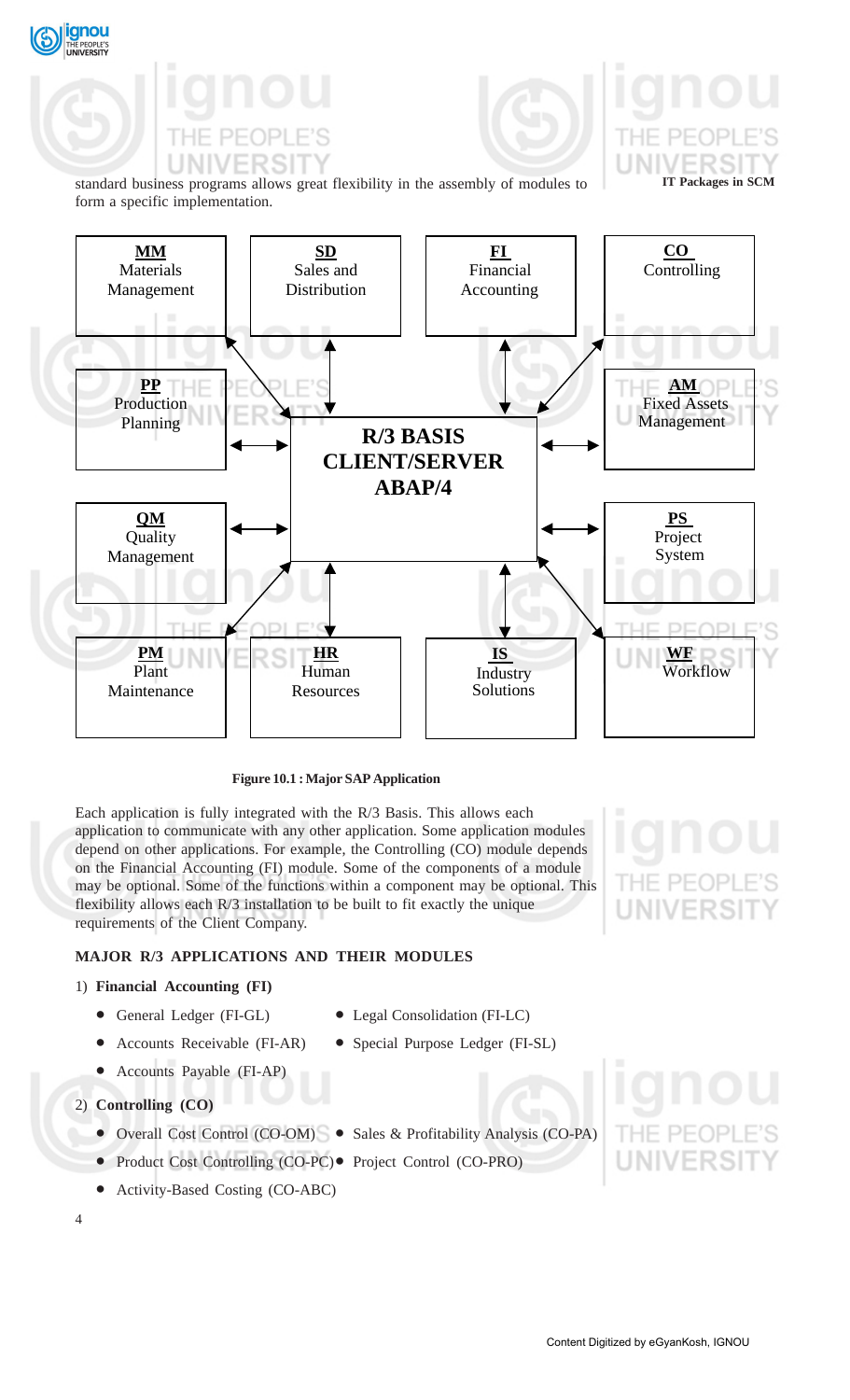



# 3) **Fixed Asset Management (AM)**

- 4) **Project System (PS)**
	- Basic Data (PS-BD) Approval (PS-APP)
	-
	-
- 
- Operational Structure (PS-OS) Project Execution/Integration (PS-EXE)
- Project Planning (PS-PLN Information System (PS-IS)

5) **Workflow**



Workflow refers to the movement of work items through a series of operations that add value to these items. It also refers to the flows of information that must take place if this added value is to be optimized. A workflow management system is intended to manage business processes automatically or semiautomatically by controlling the sequence of activities. It should ensure that the appropriate steps are carried out at the right moment by specific people or groups, or by particular data processing programs and the machinery they control. SAP Business Workflow is devoted to developing and managing the flows of work and information that will make a business as effective and efficient as possible.

# 6) **Industry Solutions (IS)**

An Industry Solution is an enhancement of the standard R/3 system that may include some or all of the components of any R/3 applications, according to the sector of industry for which it has been designed. Some of the industry solutions offered by SAP are for the following sectors:

- Public Sector (IS-PS) Hospital (IS-H) Banks (IS-B)
- Oil (IS-OIL) Telecom (IS-T) Real Estate Management (IS-IS)
- 7) **Human Resources (HR)**

This application provide an integrated human resource management system through the use of the components of the Personnel Planning and Development (PD) module and Personnel Administration (PA) module.

## *Personnel Planning and Development (HR-PD) Personnel Administration (HR-PA)*

- Organizational Management (PD-OM) Employee Management (PA-EMP)
- Seminar and Convention Management (PD-SCM)• Benefits (PA-BEN)
- Personnel Development (PD-PD) Compensation Administration (PA-COM)
- 
- *Personnel Planning and Development (HR-PD) Personnel Administration (HR-PA)*
- Workforce Planning (PD-WFP) Applicant Manager (PA-APP)

PFOPI

- Room Reservation Planning (PD-RPL) Time Management (PA-TIM) Incentive Wages (PA-INW)
	- Travel Expenses (PA-TRV)
	- Payroll (PA-PAY)

# 8) **Plant Maintenance (PM)**

- Equipment and Technical Objects Maintenance Projects (PM-PRO) (PM-PRM)
- Preventive Maintenance (PM-PRM) Service Management (PM-SMA) Maintenance Order Management • Plant Maintenance Information
- (PM-WOC) System (PM-IS)

# 9) **Quality Management (QM)**

- 
- Inspection Processing (QM-QC) Quality Notifications (QM-QN)
- Planning Tools (QM-PT) Quality Certificates (QM-CA)
	-
- 5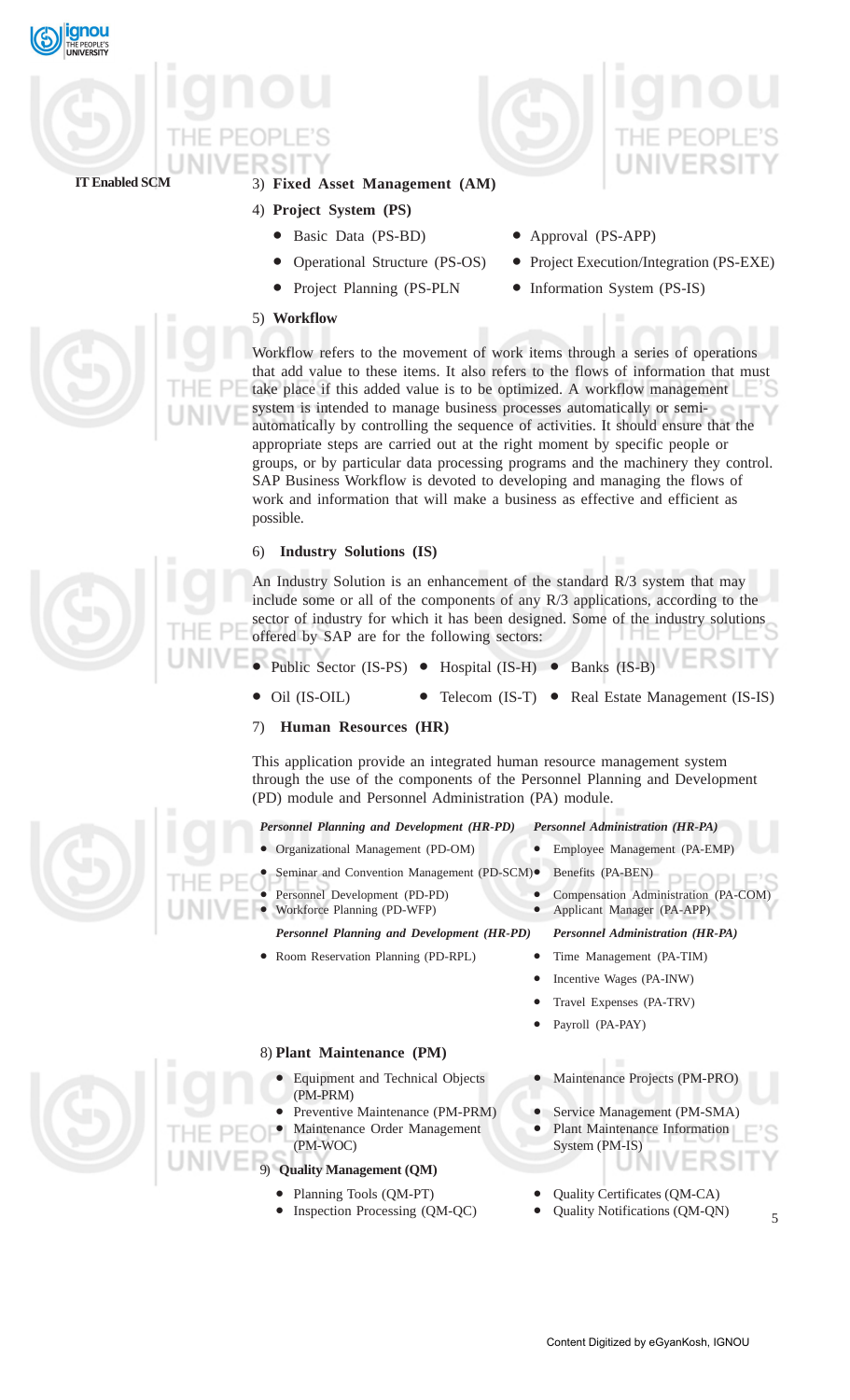

# 10) **Production Planning (PP)**

- 
- Sales & Operations Planning Repetitive Manufacturing (PP-SOP) (PP-REM)
- 
- Capacity Requirements Planning Production Planning for Process (PP-CRP) Industries (PP-PI)
- Material Requirements Planning Plant Data Collection (PP-PDC) (PP-MRP)
- 
- Product Costing (PP-PC)

# 11) **Materials Management (MM)**

- Materials Requirements Planning Invoice Verification (MM-IV) (MM-MRP)
- 
- Inventory Management (MM-IM) Electronic Data Interchange
- Warehouse Management (MM-WM)
- 12) **Sales and Distribution (SD)**
	-
	- Master Data (SD-MD) Billing (SD-BIL) Basic Functions (SD-GF) Sales Support (SD-CAS) • Basic Functions (SD-GF)
	-
	- Shipping (SD-SHP) Electronic Data Interchange HE
- Basic Data (PP-BD) Kanban/JIT Production (PP-KAB)
	-
- Master Planning (PP-MP) Assembly Orders (PP-ATO)
	-
- Production Orders (PP-SFC) Information System (PP-IS)
	-
- Purchasing (MM-PUR) Information System (MM-IS)
	- (MM-EDI)
	-
	-
- Sales (SD-SLS) Information System (SD-IS)
	- (SD-EDI)

# **SAP Configuration and Customization by Applications Programmes**

By itself the SAP program will not be very friendly to an individual user. It will not know what sort of business is to be conducted or exactly how the User Company wants to invoice and conduct other interactions with its customers. If the SAP implementation is to look and behave as if it really understands the company it is working for, it will have to be configured and customized. Naturally the SAP software expects to be told how to behave in a specific company and has standard routines, which help the company experts to set out what has to be done in a format that SAP can accept. The experts who do this are referred to as Applications Programmers or Applications Developers.

# **Development of SAP Product Range in Three Directions**

1) A function within a SAP component may be elaborated so as to become a complex module. For example, the requirements of enterprise controlling can be met by the components of the Controlling (CO) module, but in addition, the Enterprise Controlling (EC) product is available as a separate module and includes functions not available in the Controlling (CO) module.

2) Extra integrating functions can be provided to interact with a group of SAP application modules. For example, the Logistics General (LO) module is designed to provide integrating functions for the following modules:

- Sales and Distribution (SD) Production Planning (PP)
	-
	- Materials Management (MM) Plant Maintenance (PM)
- Quality Management (QM)
- 3) Where there are many companies in a particular sector of business that share a specialized requirement, a SAP partner may develop a specialized enhancement of the R/3 system that can be marketed as an "Industry Solution".



**IT Packages in SCM**

# **JNIVERSI**

6

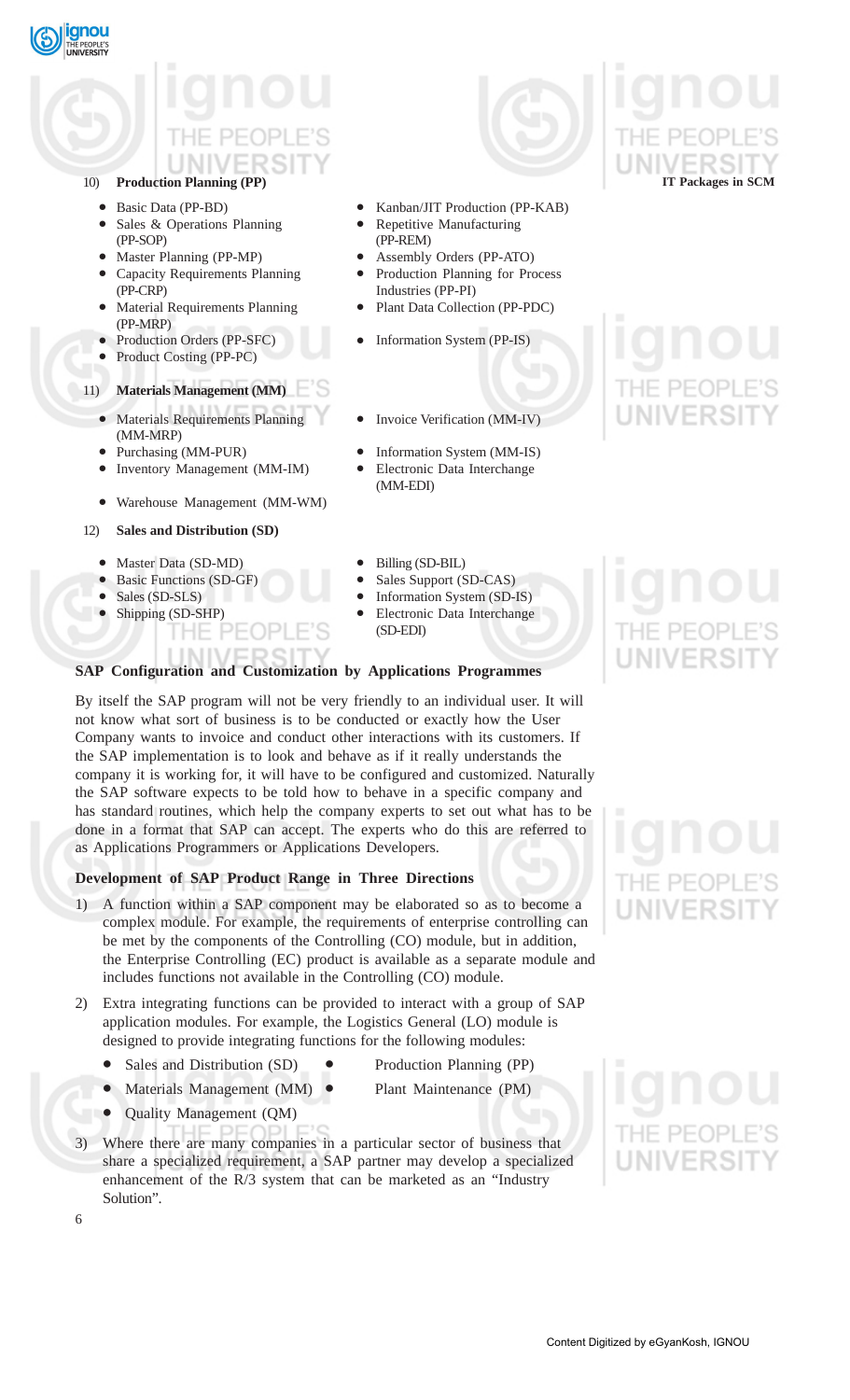





**IT Enabled SCM**

# **10.4 ARCHITECTURE OF 'BAAN' ERP SOLUTION**

Baan company's ERP solutions are available as BaaN IV (the older version) and BaanERP (the latest version). The architecture of both versions is described here.

# **10.4.1 BaaN IV**

The BaaN IV software can run on many platforms, for example, it can run on various UNIX platforms supplied by HP, IBM, Sun, Digital, etc. It is also available on Windows NT. The software can use database provided by the software manufacturer, or, third-party databases such as Oracle or Ingress can also be used. Figure 10.2 shows the menu browser displayed to the user having access to all the packages of BaaN IV.

# **Menu Browser [User:]**

|                                                                          |           | <b>BAAN IV Common</b>                         |                               |
|--------------------------------------------------------------------------|-----------|-----------------------------------------------|-------------------------------|
|                                                                          |           | <b>BAAN IV Finance</b>                        |                               |
|                                                                          |           | <b>BAAN IV Project</b>                        |                               |
|                                                                          | $\bullet$ | <b>BAAN IV Manufacturing</b>                  |                               |
|                                                                          |           | <b>BAAN IV Distribution</b>                   |                               |
|                                                                          |           | <b>BAAN IV Process</b>                        |                               |
|                                                                          |           | <b>BAAN IV Transportation</b>                 |                               |
|                                                                          |           | <b>BAAN IV Service</b>                        |                               |
|                                                                          |           | <b>BAAN IV Enterprise Performance Manager</b> |                               |
|                                                                          |           | <b>BAAN IV Enterprise Modeler</b>             |                               |
|                                                                          |           | <b>BAAN IV Constraint Planning</b>            |                               |
|                                                                          |           | <b>BAAN IV Tools</b>                          |                               |
|                                                                          |           | <b>BAAN IV Utilities</b>                      |                               |
|                                                                          |           | <b>Distributed Data Collection</b>            |                               |
|                                                                          |           | Figure 10.2 BaaN IV Menu Browser              | PFOPLE'S<br><b>UNIVERSITY</b> |
|                                                                          |           | <b>BaaN IV Common</b>                         |                               |
| The BaaN IV common package allows you to maintain the common master data |           |                                               |                               |

The BaaN IV common package allows you to maintain the common master data. This data is used by all the BaaN IV packages. All the files that are used in more than one module are stored in this package. The BaaN IV common contains the following tables:

- 1. Logistic Tables 4. Customer Master
	-
- 2. Financial Tables 5. Supplier Master
- 

3. Employee Master

# **BaaN IV Finance**

7 The finance package allows users to extract financial transactions from the sales and manufacturing areas and post them to the general ledger without having to key any transaction. It also has a budget system, and an activity base module. Following modules are included in the finance package: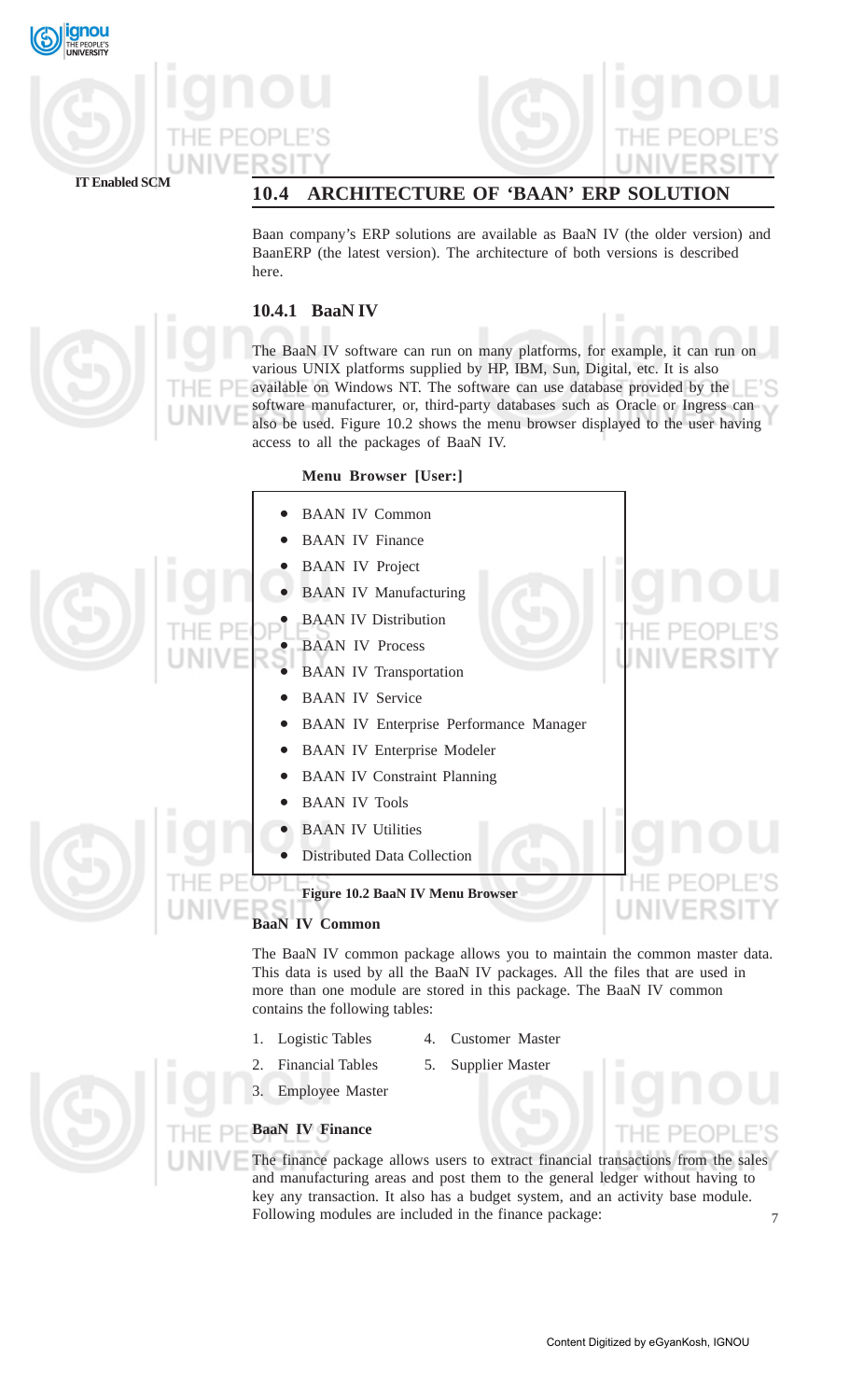# 1. General Ledger 6. Financial Statement

- 
- 
- 3. Accounts Payable 8. Cost Allocation
- 4. Cash Management 9. Electronic Data Interchange (EDI)
- 5. Fixed Assets

# **BaaN IV Project**

BaaN IV project is designed to support the management of projects through all stages, from estimating tenders to delivery and throughout the guarantee period. It is especially suited to project-driven companies for the coordination of multiple projects. The goal is cost-effective management of each project according to the time schedule, within the specified budget and to the required quality. Furthermore, allocation of personnel and equipment to projects is critical in costeffective operation, which will maximize company profits. The project package provides all the tools necessary to control project accounting and planning. A planning requirement process accurately tracks costs for the project-related industries. This package is linked with all the software's other functions to provide the information necessary to successfully manage the project within the enterprise environment. It includes following modules:

- 1. Project Estimating 6. Hours Accounting
- 
- 
- 2. Project Definition 7. Project Progress
- 3. Project Budget  $\Box$   $\Box$  Project Monitoring
- 4. Project Planning 9. Project Invoicing
- 5. Project Requirements

# **BaaN IV Manufacturing**

The manufacturing package provides all the manufacturing planning functions such as, MPS, MRP-I, and CRP. It can also provide control for all operations related to product's fabrication, labour management, and capacity required. The following modules are included:

- 1. Engineering Data Management 9. Repetitive Manufacturing
- 
- 3. Bill of Material Control 11. Hours Accounting
- 
- 5. Cost Accounting 13. Product Configuration
- 6. Master Production Schedule (MPS) 14. Product Classification
- 7. Material Requirements Planning (MRP) 15. Project Control
- 8. Capacity Requirements Planning (CRP) 16. Quality Management System
- 
- 2. Item Control 10. Shop Floor Control
	-
- 4. Routing 12. Project Budget
	-
	-
	- -

## **BaaN IV Distribution**

8 The Distribution package is designed to take care of day-to-day logistical management in production and trade companies. The package is fully integrated with all other packages of BaaN IV. This package contains all the programs to create and manage the sales orders. It is a reliable source of information on market trends and developments. It also includes all the inventory related functions such as inventory control, location control, distribution requirements planning (DRP I), and replenishment control.

Content Digitized by eGyanKosh, IGNOU











**gnou** 

2. Accounts Receivable 7. Financial Budget System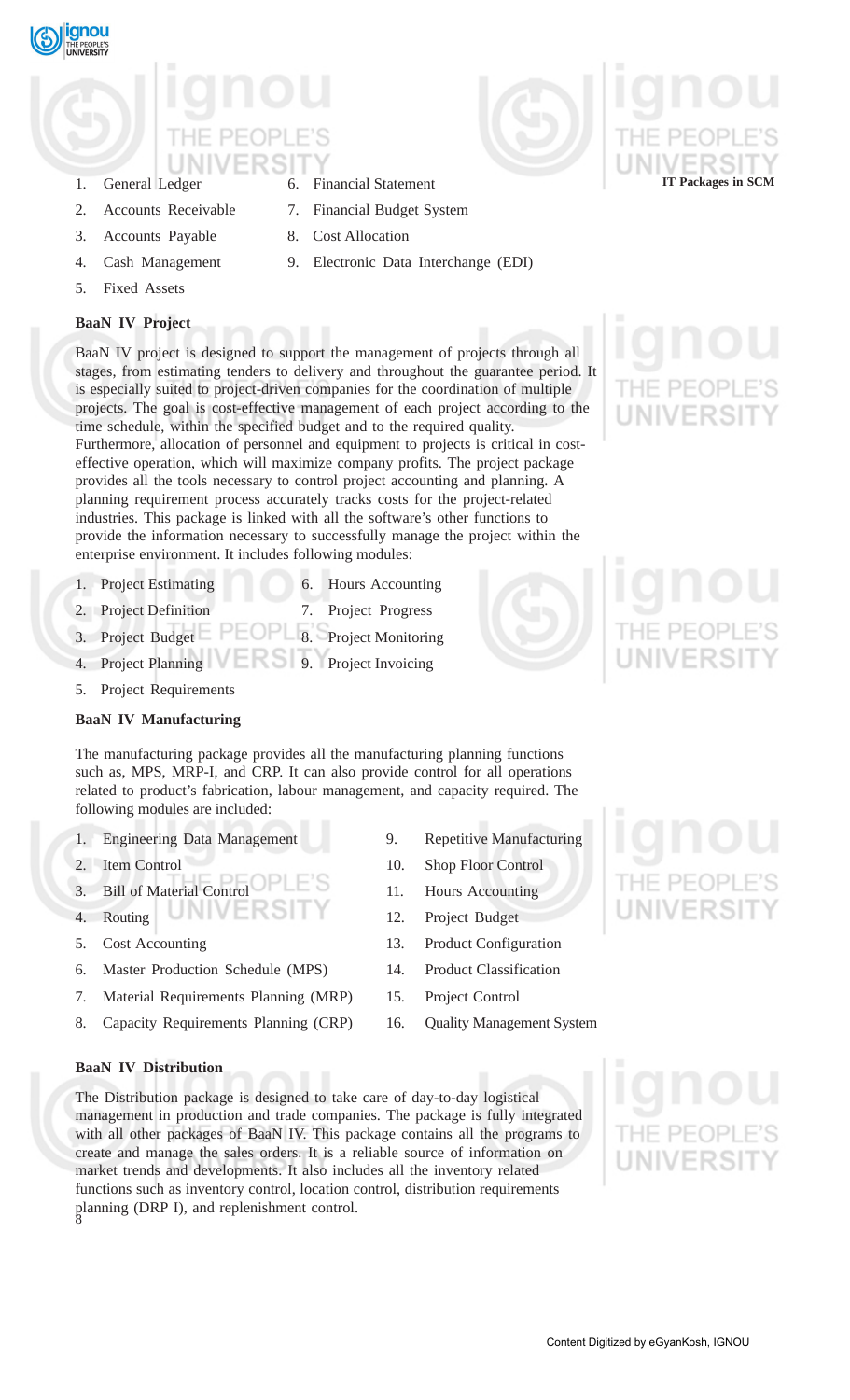

| <b>IT Enabled SCM</b> |  |
|-----------------------|--|

# **BaaN IV Distribution Package Contains the following Modules:**

1. Item Control 8. Inventory Control

2. Cost Accounting 9. Lot Control 3. Purchase Control 10. Location Control 4. Sales Control 11. Distribution Requirements Planning 5. Sales and Marketing Information 12. Tables 6. Electronic Data Interchange (EDI) 13. Common Data 7. Replenishment Order Control 14. Distribution Parameters

# **Characteristics of BaaN IV Distribution**

- 1. Simple and fast data input and control
- 2. Extensive purchase and sales statistics
- 3. Comprehensive forecasts and planning techniques
- 4. Interface with the graphical module enterprise performance manager
- 5. Interface with EDI
- Use of multiple currencies
- Use of multiple warehouses

Multi-company solution including supply chain management.

# **BaaN IV Process**

The Process package is designed to help manage the entire supply chain of any company operating in a process environment, such as the chemical industry. It helps manufacturers of identical product in different containers. It also helps to keep track of the various batches processed. It is able to account for the potency, the acidity, and the grade of items. Following are the modules provided in the process package:

2. Formula Management 6. Production Management

# **BaaN IV Transportation**

- 1. Item Control 5. Capacity Requirements Planning
- 3. Routing 7. Hours Accounting 7.
	-
- 4. Cost Accounting 8. Quality Management System

The Transportation package helps in managing transportation orders and to maximize equipment use. It can handle all types of transportation modes. It has powerful modules for managing warehousing and packaging. It keeps track of transportation costs and determines cost trends. It includes the following modules:

- 
- 
- 3. Transport Fleet Management 9. Packing Control
- 
- 5. Hours and Expense Control 11. Warehouse Control
- 
- 1. Employee Control 7. Transport Control
- 2. Address Control 8. Invoicing Control
	-
	- Transport Fuel Control 10. Electronic Data Interchange
		-
- 9 6. Central Data Entry 12. Distribution Requirements Planning





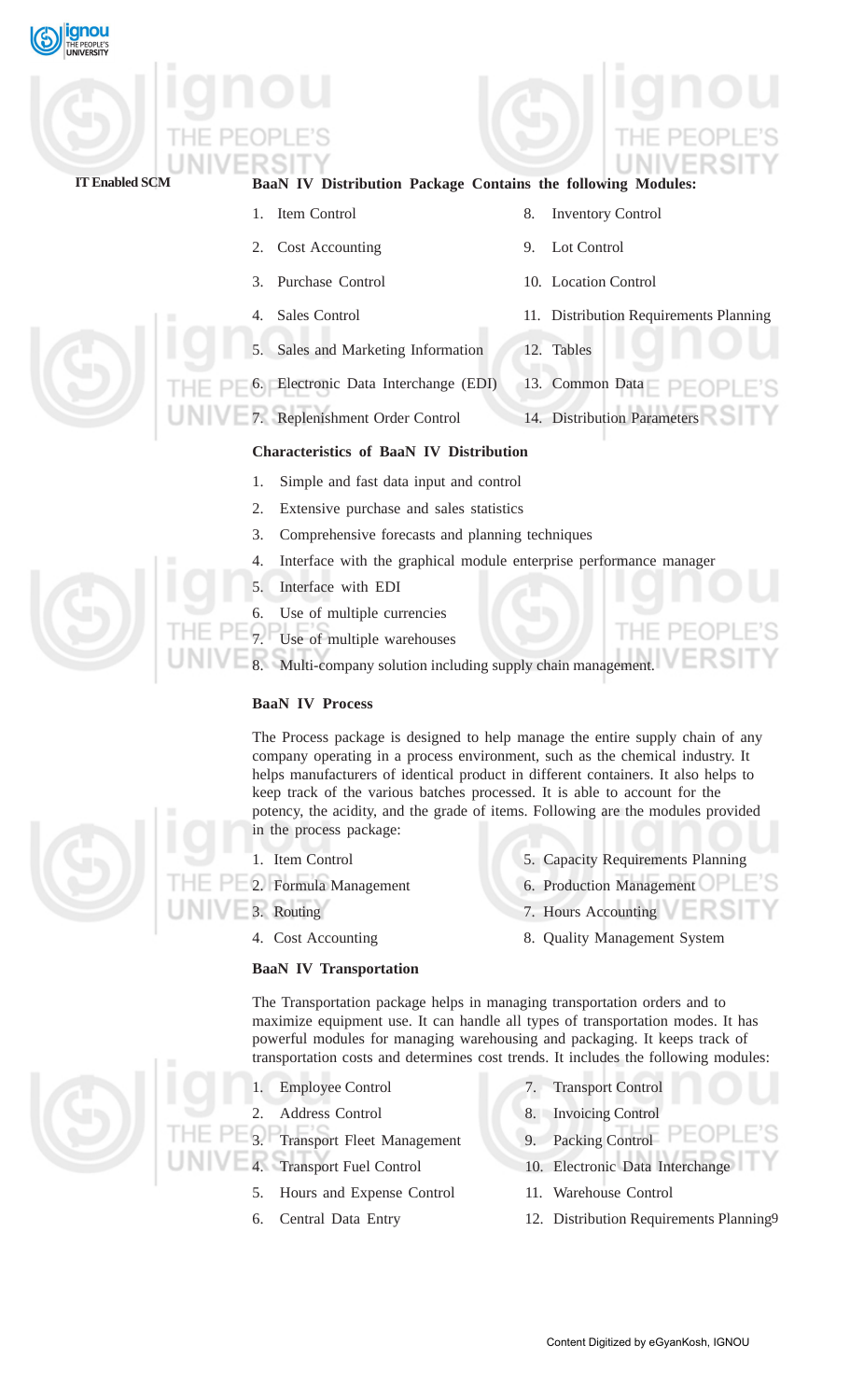





# **BaaN IV Service**

The Service package can be used to manage all the repair and warranty information for supporting installations in the field. With this package:

- 1) You can register at which customers and locations specific installations are situated.
- 2) An installation bill of material that lists the components requiring servicing including their serial numbers and service history can be linked to each installation.
- 3) This data helps in analyzing the causes of malfunction in the fastest possible way.
- 4) You can create maintenance contracts and record warranties together with associated warranty terms for each customer.
- 5) Calls reporting malfunctions can be recorded even as you are on the phone.
- 6) Based on periodic maintenance obligations and calls a service plan is drawn and service job sheets are printed.
- 7) Finally, the service activities can be invoiced and a detailed service history is built up.

The modules included in this package are:

- 1. Service Tables 5. Service Analysis Control
- 2. Installation Control **6.** Item Control
- 3. Contract Control 7. Cost Accounting
- 4. Service Order Control 8. Inventory Control

BaaN IV Enterprise Performance Manager

The enterprise performance manager (EIS) incorporates tools that are designed to given various levels of management access to the data in the BaaN IV tables. The data of the distribution, finance, and manufacturing modules are available in this module and they can be displayed using various formats.

- The tool can be used interactively to get an overview of the overall business performance by using Ishikawa fishbone diagrams.
- Via a flexible user interface the enterprise performance manager can drill down to the basic figures. These figures can be fetched from the integrated BaaN IV repository and can be linked to the persons responsible in the organization. A set of predefined performance indicators is available and new indicators can be defined very easily. The EIS module is fully integrated with the manufacturing, finance, and distribution modules.
- The enterprise performance manager is especially meant for middle and top management. It can be used as a business-benchmarking tool during BaaN IV implementation and optimization cycles (business process reengineering) and as a management and reporting tool at tactical and strategic level.

# **BaaN IV Enterprise Modeler (formerly known as Orgware)**

Enterprise modeling is a process in which customers can map all the processes used and then develop an accurate and complete implementation plan.

# **BaaN IV Constraint Planning**

functionality with both finite and infinite planning methods. The constraint-planning package provides planning functionality that takes into account capacity and materials constraints. This package currently provides MPS

**IT Packages in SCM**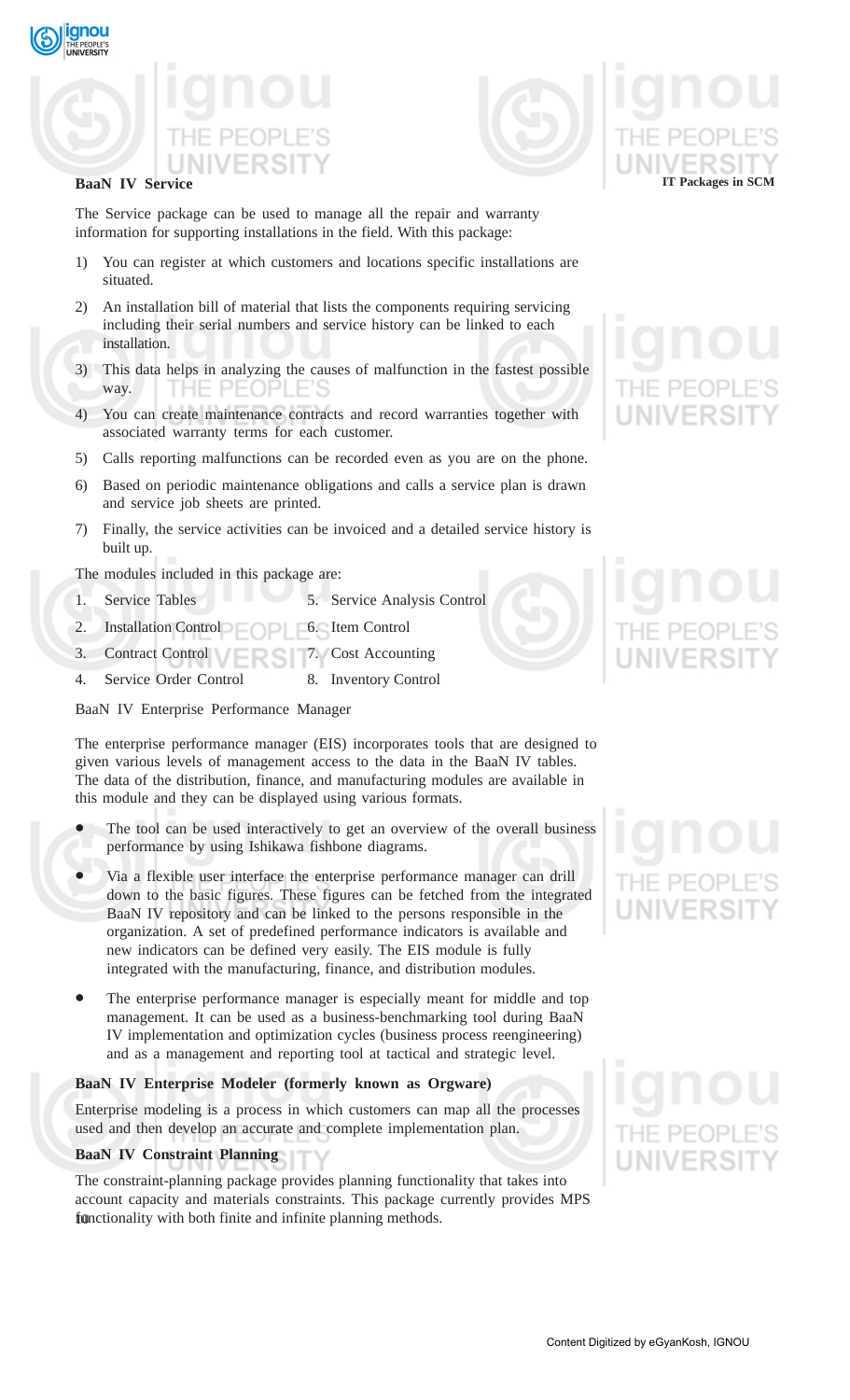





# **BaaN IV Tool**

The Tools package consists of all the programs designed to maintain and customize the application. The form manager, report writer, and sessions manager are the options that allow the developers to tailor BaaN IV to user's needs. It also includes programs to manage the database, devices, and user profiles. Following modules are included in the Tools package:

- 1. Software Installation 11. Business Objects
- 
- 
- 
- 5. Job Management 15. Translation
	- 6. Database Management 16. Documentation
	- 7. Audit Management 17. Conversion
	-
	-
	- 10. SQL Queries
	- **BaaN IV Utilities**
- 
- 2. Application Configuration 12. Application Customization
- 3. User Management 13. Application Development
- 4. Device Management 14. Terms and Definitions

JNIV

- 
- 
- 
- 8. Text Management 18. Software Distribution
- 9. Menu Management 19. Desktop Management

The existing utilities allow users to easily import or export information between BaaN IV and any other system. This package facilitates the implementation of the software by helping in creation of master files imported from other software. This package has tools to facilitate the communication between BaaN IV and other databases, spreadsheets, etc. This module can also be used to convert data of older versions of the application to new versions. The exchange module can be very useful for multi-site applications as it facilitates the communication between two sites. In short this package provides the needed bridge between all other sources and BaaN IV and includes following modules:

1. Import Module 2. Export Module 3. Generate Exchange Scheme

# **Distributed Data Collection**

This package allows the users to interface between BaaN IV and third party data collection such as vendor's data collection systems. This allows for the collection of data through the use of devices such as laser scanners etc. with the real time update of the interfacing BaaN IV module. The data collection vendor must supply an interface to BaaN IV to create a functional solution.

# **10.4.2 BaaN ERP**

Baan ERP, the successor to BaaN IV has the following enhancements, as claimed by Baan Co., over the older version:

1) Order to Cash foundation for all Baan business solutions.

2) Open Component Architecture

3) Fully integrated allowing for consistency and visibility across the enterprise

4) Comprehensive international capabilities, supporting multiple languages, tax structures and currencies including the Euro. ERSI

5) Modular components that allow for incremental implementation and migration.







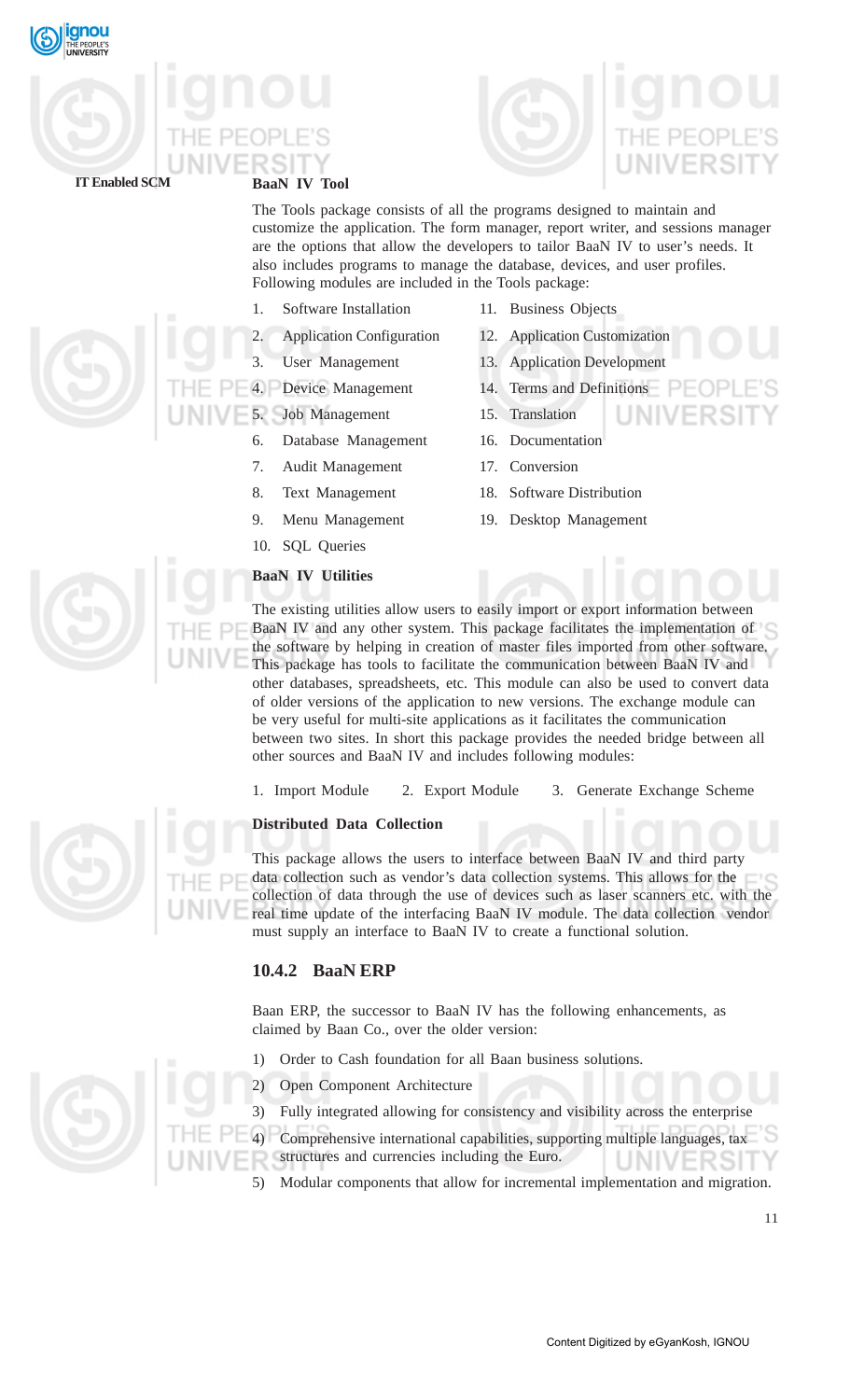- 
- and consistent operational activity.
- and reactive planning.
- 6) Planning and tracking capabilities are extended to improve production resource management issues such as inventory.
- 7) The integrated quality management tool enables a wide range of statistics (from raw material to finished goods) to be monitored resulting in continuous improvement in manufacturing quality.
- 8) Multiple valuation methods help the company identify cost drivers and reduce product costs.

# **B. BaaN Finance**

BaaNERP Finance module is designed to meet dynamic financial management and reporting requirements around the world. It includes:

- 1. Accounts Payable 6. Fixed Assets
- 2. Accounts Receivable 7. General Ledger
- 3. Financial Budgets System 8. Cost Accounting
- 4. Cash Management 9. Sales Invoicing
- $\frac{1}{2}$ 5. Financial Reporting System
- 1. Bills of Material 10. Project Budgeting
- 2. Cost Price Calculation 11. Project Control 3. Engineering Change Control 12. Repetitive Manufacturing
- 4. Engineering Data Management 13. Routings
- 5. Hours Accounting 14. Shop Floor Control
- 6. Product Classification 15. Tool Requirements, Planning and Control
- 7. Product Configuration 16. Capacity Requirements Planning\*
- 8. Production Control 17. Master Production Scheduling\*
- 9. Production Planning 18. Material Requirements Planning\*

\* These modules come with extensive enterprise planning capabilities

**BaaN ERP Includes the Following five Components:**

(a) Manufacturing (b) Finance (c) Project

**BaaN ERP Manufacturing Module Includes:**

(d) Distribution, and (e) Tools.

**A. BaaN Manufacturing**

# **Benefits** PEOPLE'S

- 1) Open architecture design allows for a seamless and simplified integration with popular CAD packages via "BaanEngineering" elements.
- 2) Graphical simulations help analyze a 'what if' impact on financial requirements, capacity and inventory.
- 3) The system's object orientated configurator supports different production strategies.
- 4) Planning is integrated at every level and across multiple sites allowing smooth
- 5) Within a dynamic environment, enterprise planning simulates alternative plans
- 
- 
- 

# Content Digitized by eGyanKosh, IGNOU





gnou





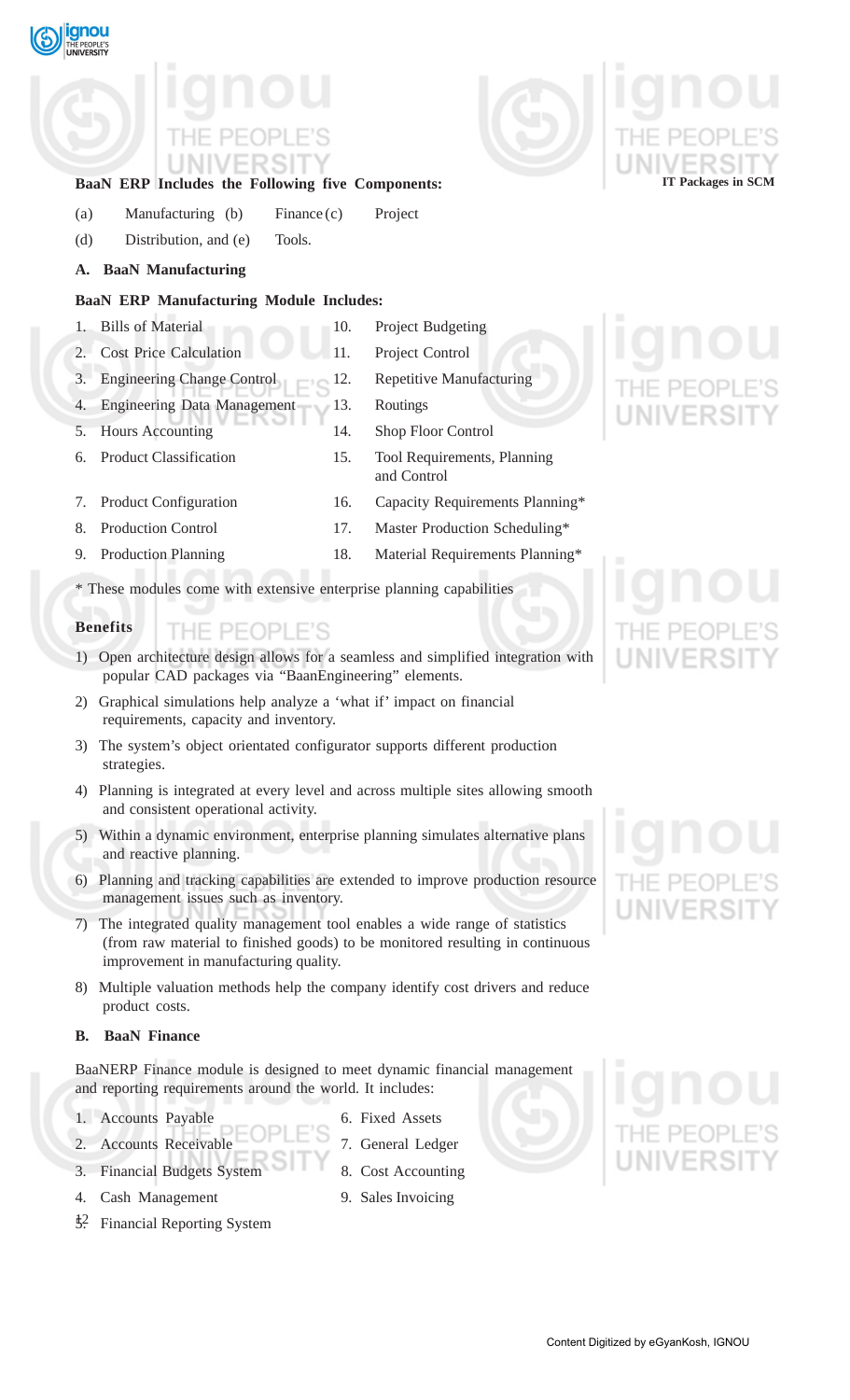





HE PEOPI

- 1) This independent system allows for easy solution configuration to meet changing business strategies.
- 2) Integration with Hyperion financial software provides advanced budgeting, consolidation, reporting and analysis.
- 3) BaaN Accounts Payable streamlines vendor payments. It supports checks, electronic banking and payment on consumption.
- 4) Accounting operations are simplified and duplicate data entry is eliminated with parameter-driven posting and updating tools.

Superior visibility enables the company to immediately focus and act on financial information to help increase margins, revenue and cash flows.

- 6) International business requirements are met with the use of multi-dimensional ledger and dual sets of books.
- 7) Provides cost analysis and cost allocation functionality on both at detailed and summarized levels.
- 8) Costs can be proactively tracked via budget links.
- 9) Multi-currency functionality allows the company to hold up to 3.home currencies therefore complementing and complying with the Euro regulations.
- 10) Central point invoicing.

# **C. BaaN Project**

The project module provides the control and visibility the company needs for profitable operations from estimates and bids through site installation and maintenance. In addition the system supports project invoicing for all the different contractual agreements found in project environments. Baan Project Module includes:

- 
- 1. Project Budget 5. Project Monitoring
- 2. Project Definition 6. Project Planning
- 
- 3. Project Estimation 7. Project Progress
- 4. Project Invoicing 8. Project Requirements Planning
- 

# **Benefits**

- 1) Real time control of all aspects of project management
	- 2) Integration of project management and manufacturing resource enhancing visibility and timely consolidated reporting.
	- 3) The link with Baan Manufacturing allows all the relevant, cross functional information about each project to be easily accessible for effective enterprise resource management.
	- 4) An integrated planning and scheduling system environment results in activity networks to be defined, resources to be allocated, and 'what if' analysis to be conducted.

5) Organizational, logistical and contractual structures can be modeled and the resulting project activities report, which results in effective cross-functional management.

# **BaaN Distribution**

balancing business constraints, this component manages the entire spectrum of 13 To help develop the best solution for meeting customer requirements and



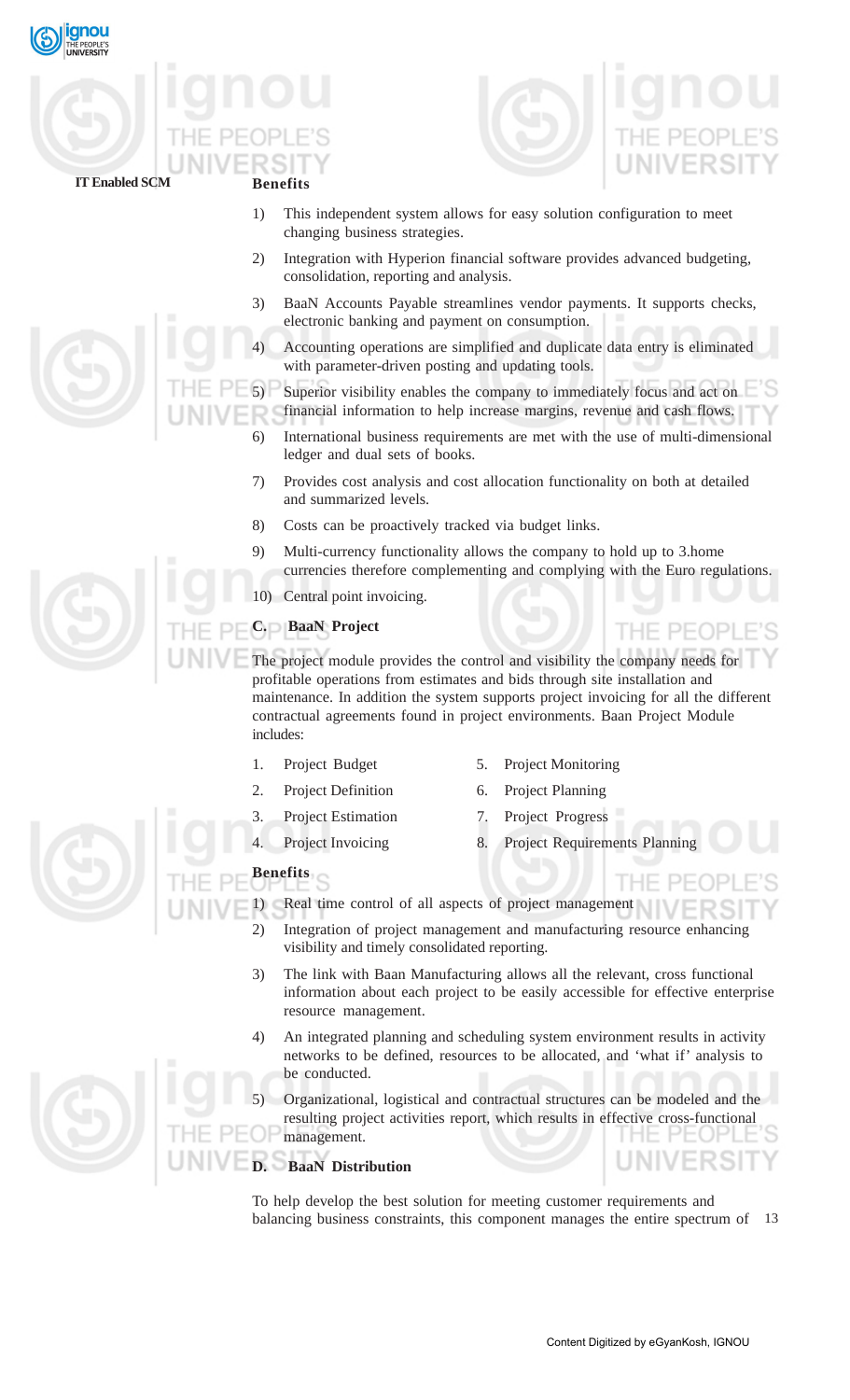



distribution, sales, and logistics for manufacturers and distributors. BaaNERP Distribution modules includes:

1. Sales Management 2. Purchase Management 3. Warehouse Management

# **Benefits**

qnou

- 1) Extensive simulation capabilities optimize purchasing and internal inventory decision making.
- 2) Top-down planning supports any distribution strategy.
- 3) With integrated workflow management and order templates, order processing is speeded up.
- 4) Shipping constraints, order blocking algorithms and multi-level ATP component checks are supported by the system.
- 5) Integration with the Aurum Front-Office suite enhances the capabilities of Baan Sales solution.
- 6) Purchasing is simplified with online requisitioning.
- 7) Sophisticated supplier contract and release management enable your company to take advantage of economies of scale.
- 8) EDI is key in enhancing the speeds of communication with trading partners as well as providing a solid link between distribution operations and manufacturing planning.
- **E. BaaN ERP Tools**

All Baan applications are built using flexible BaaNERP Tools to handle business needs that require software or configuration changes. BaaNERP Tools includes:

- 1. Open System Tools 2. Client/Server Tools
- 3. End User Tools 4. Developer Tools
- 5. Documentation Tools 6. Translation Tools
- 7. Software Distribution 8. Implementation Tools
- **Benefits**
- 1) BaaNERP enables quick reaction to new trends in the marketplace that require software or software configuration changes.
- 2) Helps in developing the Baan applications in such a way that they are kept independent of third party products.
- 3) Helps create tailored applications to meet special requirements.
- 4) Facilitates integration of Baan applications with third-party products.

# **10.5 SELECTING THE RIGHT ERP PACKAGE**

1. The selection and implementation of ERP is primarily an operations management initiative and decision, not an IT or MIS project, hence it is critical that the chief executive officer (CEO), the vice president of manufacturing, and other key players be involved and support the chief information officer (CIO) in the ERP selection and implementation process. The selection team must have top-level representation from all major functional areas including production, distribution, finance and accounting, human resources, sales, marketing, customer service, and information systems.



**IT Packages in SCM**



14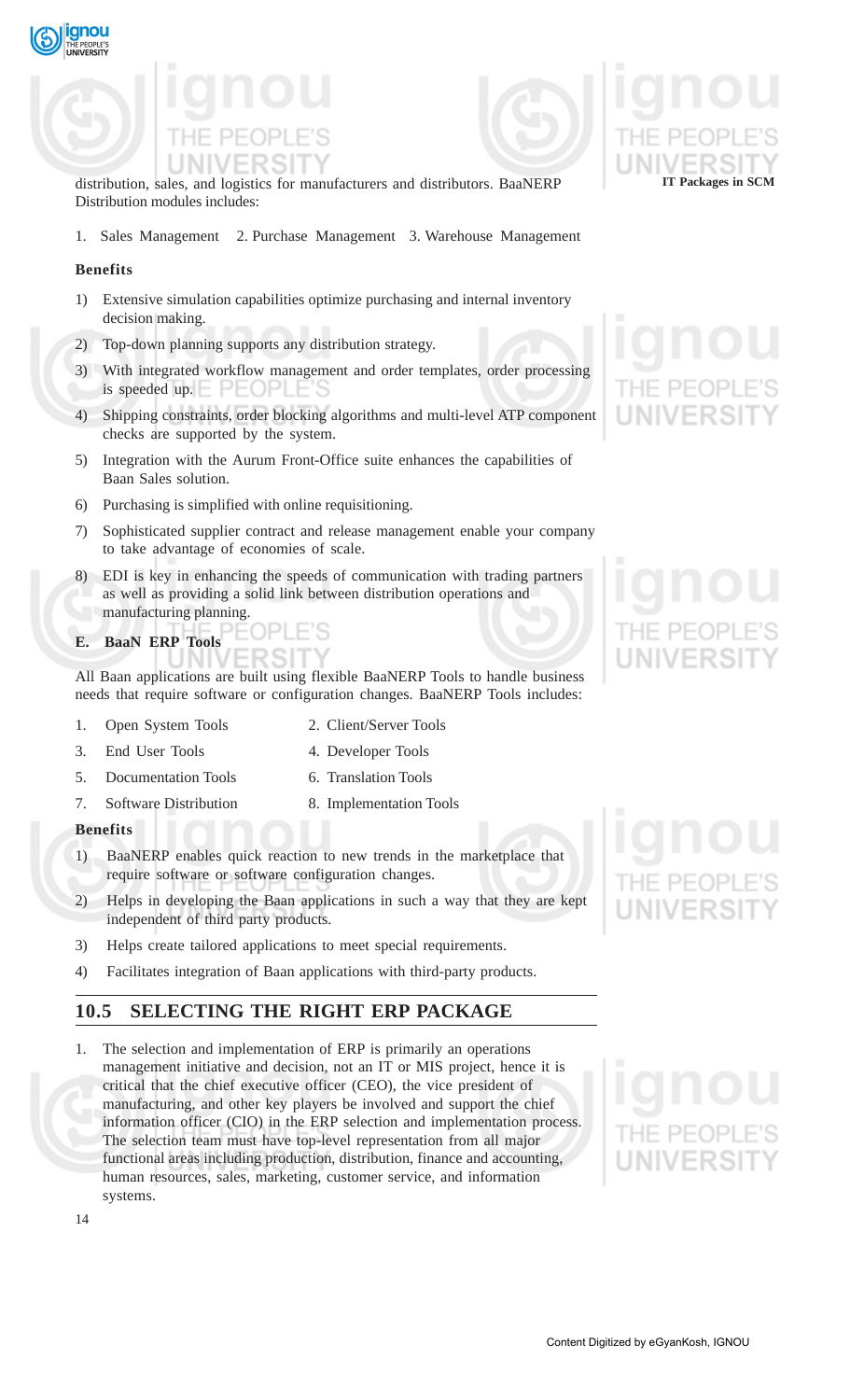



- 2. A project leader must be selected from among the team members.
- 3. The team must develop consensus on several critical issues that will shape the entire project budget, time frames, goals, and deliverables.
- 4. A tentative schedule should be prepared for the selection process and implementation.
- 5. The team should determine what critical business needs/problems the company is trying to address and what benefits are to be gained from ERP, some possible needs, problems, and benefits are:
	- Reducing inventory investment New product planning and introduction
	- - Increasing fulfillment rate Customer service programs
		- Lowering transportation costs Company downsizing
	- Simplifying the manufacturing process Company expansions into new areas
		- or markets
- Gaining market share Potential acquisitions 6) The team should then develop a document containing:
	- Total number of customers Company goals
	- that set it apart
- Company's most significant  $\bullet$  A narrative on how the company
- 7) By putting these business processes in the form of key (transaction) scenarios, potential vendors can prepare scripted demonstrations. This document helps in focusing the internal team's efforts and also becomes a valuable tool for potential ERP provides to understand the business and its needs.
- 8) The project team must determine its differentiating points to ensure that a vendor's product plays to those strengths.
- 9) The team should also find out which ERP packages the competitors are using or implementing.
- 10) After narrowing down the choices, the top two or three vendors should be invited to demonstrate how their products could be tailored to the specific work environment. The vendor should be asked to build and demonstrate business processes and transaction scenarios based upon the company needs.

Once the scripted demos narrow down the alternatives, team members must conduct site visits of the top ERP candidates' solutions to see the vendors working environments, gauge the vendors' commitment to training and customer services, and get a sense of their overall business philosophies.

12) Finally the project team must visit the sites of other companies that are using the particular ERP product to see how the software system functions in actual applications and assess vendor support, both during and after initial implementation.

# **10.6 i2 TECHNOLOGY**

i2 Technology is the recognized leader in supply chain planning and optimization with more than ten years of experience in optimizing business process.

i2 emerged in 1988 as a supply chain management leader with innovative new products that streamlined the entire supply chain management process. Through consistant innovation and dedication to providing value, i2 has created the latest

15



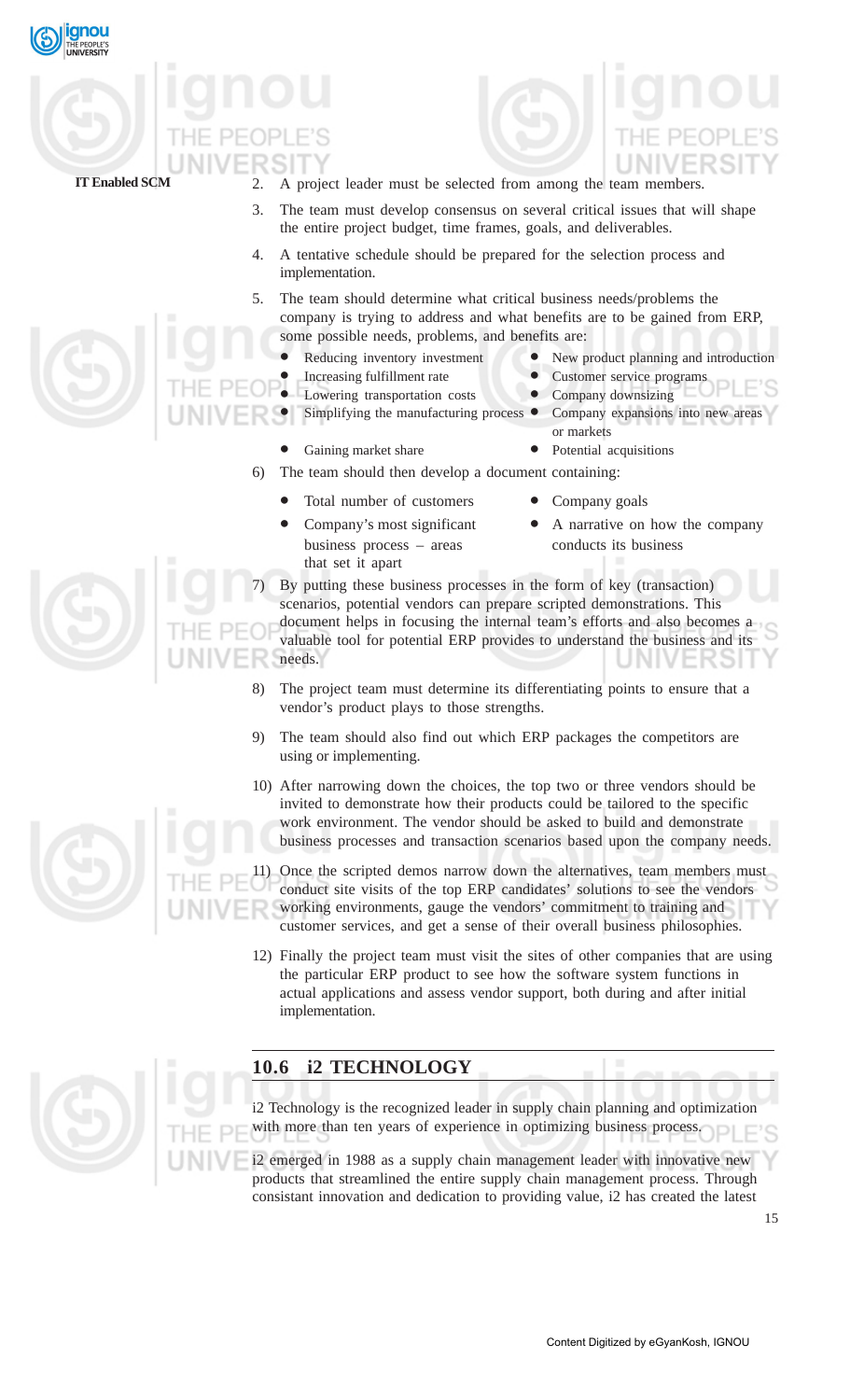



business to business e-commerce applications that have changed the way companies are doing business. i2 is the established leader in SCM and intelligent eBusiness. For the second consecutive year, i2 has been named one of Forbes ASAP's Dynamic 100 software companies. i2 is the only company in the Leader's Quadrant in Gartner Group's "Supply Chain Planning Magic Quadrant.

i2's forward-thinking solutions consider the real conditions of companies to optimize every key business process-from product design to customer relationships. With industry leading customers and partners; i2 recently launched TradeMatrix, a collection of electronic market places dedicated to delivering advanced Business to Business solutions. TradeMatrix offers a full breadth of services that range from procurement, commerce, fulfillment, customer care, retail, product development and planning. i2's mission is to create \$50 billion in audited value and serving for its customers by the year 2005. The organization is well on its way to meeting its goal of \$50 billion in value, with an audited \$7 billion of value already documented as of October 1999. With i2 solutions, customers are able to attract and retain new clients, bringing the right products to market quickly and efficiently, and streamlining their entire supply chain.

# **Rhythm Solutions**

i2 RHYTHM solutions offer the intelligent answer for decision-making across the enterprises. RHYTHM software optimizes and integrates Key business processes, while delivering intelligent e-Business through collaboration with trading partners. RHYTHM offers a complete solution for Business Process Optimization (BPO) by offering the optimization, integration, and forward visibility required for highvelocity business. The RHYTHM solution has delivered billions of dollars in measurable value for major companies in a wide range of industries. Historically, leading companies have achieved success by mastering one of the three core business disciplines:

- i) *Product Leadership***:** Developing and launching innovative products at the right time, while managing the product life cycle from concept to phase-out.
- ii) *Operational Excellence***:** Manufacturing and delivering the right products at the right time, while collaborating with trading partners at maximum efficiency.
- iii) **Customer Intimacy:** Engaging the right customers, managing their relationships and providing superior customer service.

In the past, a company could succeed by pursuing excellence in just one of these areas. Most e-Business solutions today focus on making promises with little or no consideration of integration across business process.

# **Rhythm Software Solutions**

i2 consistently creates the standards that others adopt. Their thought leadership is evident in the innovations they have established over last decade. RHYTHM's holistic end-to-end solution provides the ability to segment the market on a product level, help buyers make sound decisions based on real-time availability of information, as well as personalize the entire shopping experience. These aspects, combined with i2's proven supply chain planning and optimization solutions, can transform any organization into a high-velocity eBusiness enterprise.

iptelligence will give your company the velocity to achieve excellence in all areas However, the terms of engagement have changed. Globalization, increasing competition and the Internet have added incredible velocity and complexity to today's business landscape. Velocity, or the ability to make intelligent decisions at high speed, is necessary in this real-time economy. What type of decision

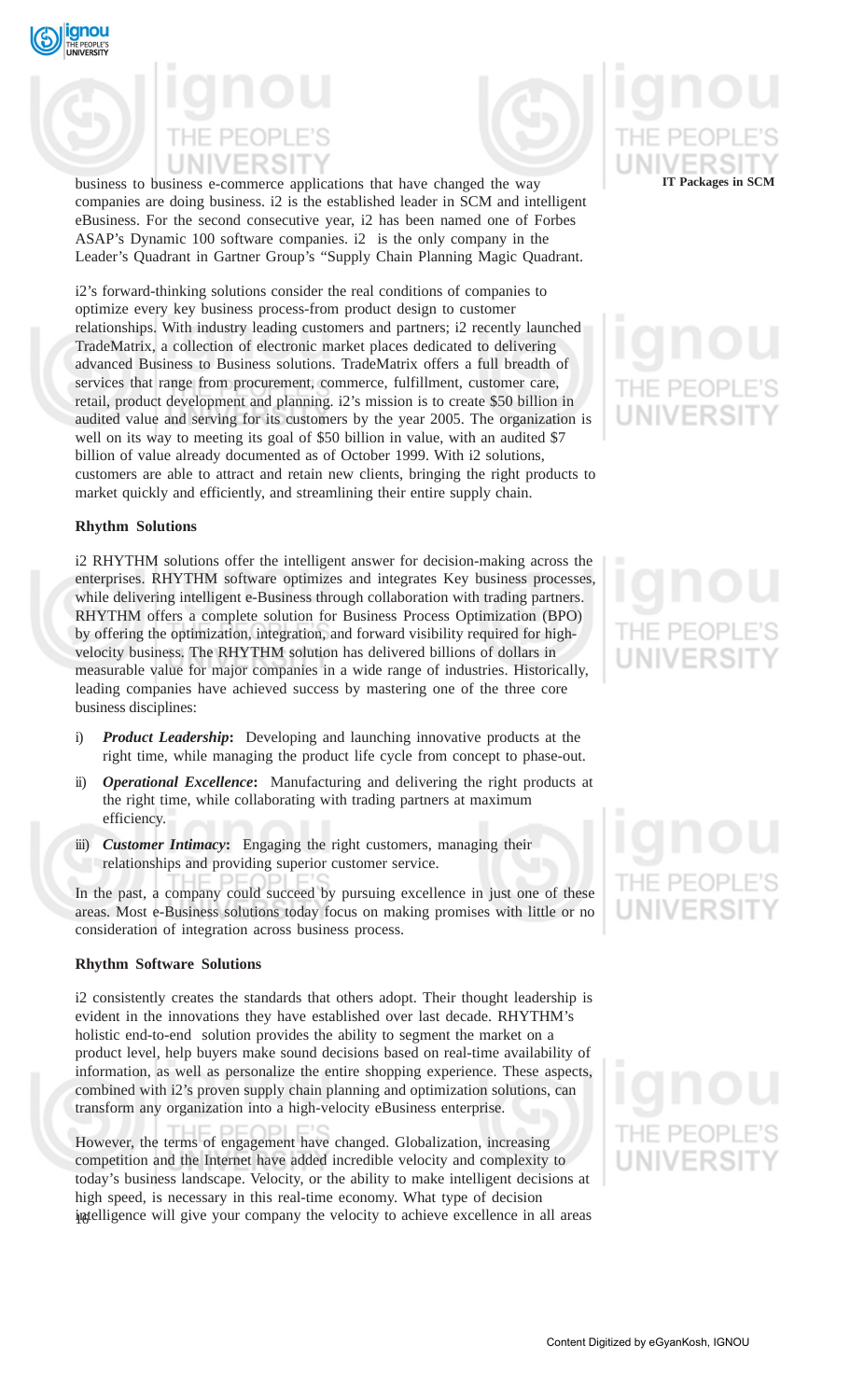

# **IT Enabled SCM**



- of your business. Representing a natural extension of i2's recognized leadership in optimizing business processes RHYTHM provides advanced planning and optimization of the following key processes:
- i) *Product Life Cycle Management:* Rhythm product life-cycle management solution ensures product innovation for maximum market share and profitability. Companies that use their product lifecycle management solution will increase market share, increase profit margins and will reduce research and development costs.
- **Supply Chain Management:** Rhythm's supply planning optimizes the match of supply to demand. Their SCM customers are able to reduce unnecessary expenses, improve revenue and meet fulfillment commitments.
	- **Customer Management:** Rhythm's customer management enables personalized, full-service eBusiness by managing all customer issues through one solution. Customer management offers companies the opportunity to maximize revenue, increase market share, reduce cost-of-sale and increase customer satisfaction.
- iv) *Inter Process Planning:* to integrate the above three processes, maximizing resource utilization and profitability.
- *Strategic Planning:* for accurate long-term decision-making and scenariobased analysis of competitors.

# **Tradematrix Solutions**

Success in connecting the participants in a supply chain has been the driving force behind i2's most exciting solutions. TradeMatrix participants are able to harness the power of the Internet, create a competitive advantage and deliver on their promises to the customer.

With innovative solutions and core competencies, i2 is uniquely qualified to deliver the most robust eMarket places to the industry. TradeMatrix offers the following solutions.

# 1) **TradeMatrix Procurement Solutions**

TradeMatrix Procurement services is a hosted procurement service that reduce the cost of purchasing and procurement effort, while lowering inventory and decreasing the time-to-market for new products.

# 2) **TradeMatrix Commerce Solutions**

TradeMatrix commerce service enables personalized service. eBusiness by managing all customer issues through one solution. The commerce service allows participants to maximize revenue, increase market share, reduce cost-of-sale and ensure customer satisfaction.

# 3) **TradeMatrix Fulfillment Solutions**

TradeMatrix Fulfillment solution optimally responds to customer requests and intelligently manages customer orders. Its fulfillment solution allows participants to improve customer service and increase margins and profitability.

# 4) **TradeMatrix Customer Care Solutions**

The TradeMatrix Customer Care solution allows participants' customer to assess information quickly, resolve problems and receive support instantly.





THE PEOPL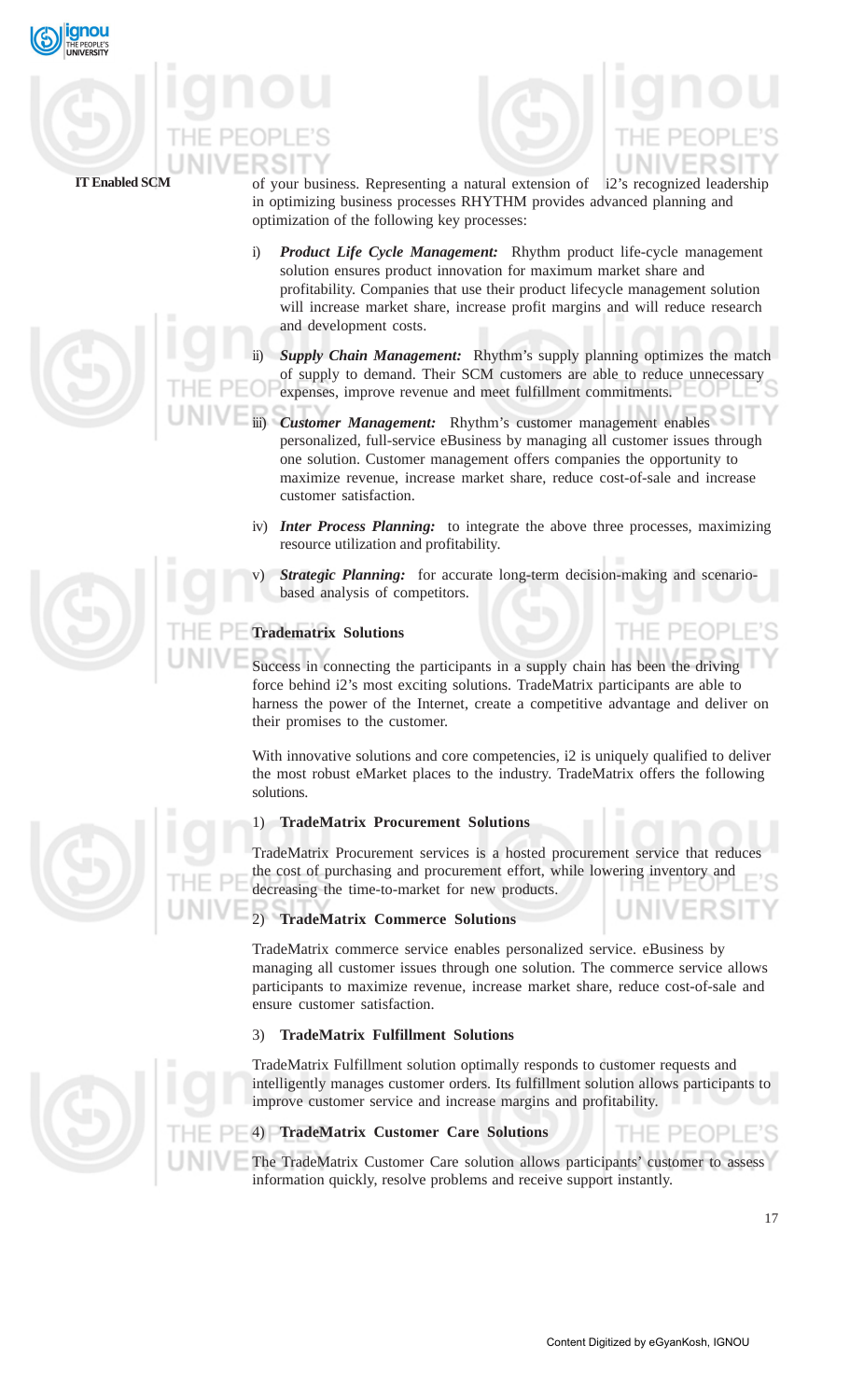

# 5) **TradeMatrix Retail Solutions**

The TradeMatrix retail solution gives companies an opportunity to capture more demand, minimize product obsolescence and maximize storage effectiveness.

# 6) **TradeMatrix Planning Solutions**

TradeMatrix Planning solution is a service that enables companies to make better decisions across the entire value chain, increase revenues, decrease costs and improve ROA.

# 7) **TradeMatrix Product Development Solutions**

TradeMatrix Product Development solution allows companies to accelerate product innovation for maximum market share and profitability. Companies gain product margins, increase market share and show a reduction in R&D costs.

# **Activity 2**

qnou

Fix an appointment with marketing personnel of either SAP, BaaN, or TCS software companies. Discuss in detail about ERP, i2, and SCM software products. This discussion may enlighten your knowledge on the price, implementation strategies, training, features and limitations of the software packages, and hardware requirements to run the applications for a company. Now, prepare a report on how to select software for a company's applications?

.............................................................................................................................. )PI. .............................................................................................................................. .............................................................................................................................. ..............................................................................................................................

**10.7 CONTRIBUTION OF THE SOFTWARE PACKAGES TO THE SCM**

On the front lines between manufacturers and their customers, competition for market share has never been fiercer. In the past, strategies for improving corporate profitability and competitiveness have shifted from marketing-focused (1960's) to finance-focused (1970's) to operations-focused (1980's) methods. But in each case, as these methods were adopted and gained widespread acceptance, companies gradually reached parity, and these methods generated diminishing returns.

..............................................................................................................................

Today, corporations are looking beyond their "internal enterprise" to the extended "virtual enterprise" – the collection of trading partners who cooperate to provide products to customers – as the new frontier for improving responsiveness to customers and increasing market share. Pioneering efforts adopted in the early 1990's in the apparel industry (Quick Response) and grocery industry (Efficient Consumer Response) are now being applied in other industry segments, such as industrial machinery, metals, paper, automotive, and consumer electronics. Competitive initiatives are being formed between the members of extended supply channels to protect their position against alternative competing channels.

18 supply chain management software. Among many, i2, BaaN, SAP, etc. are the In order to enhance the competitiveness of its customers, the software developing companies intend to establish a leadership position as the premier provider of



# **IT Packages in SCM**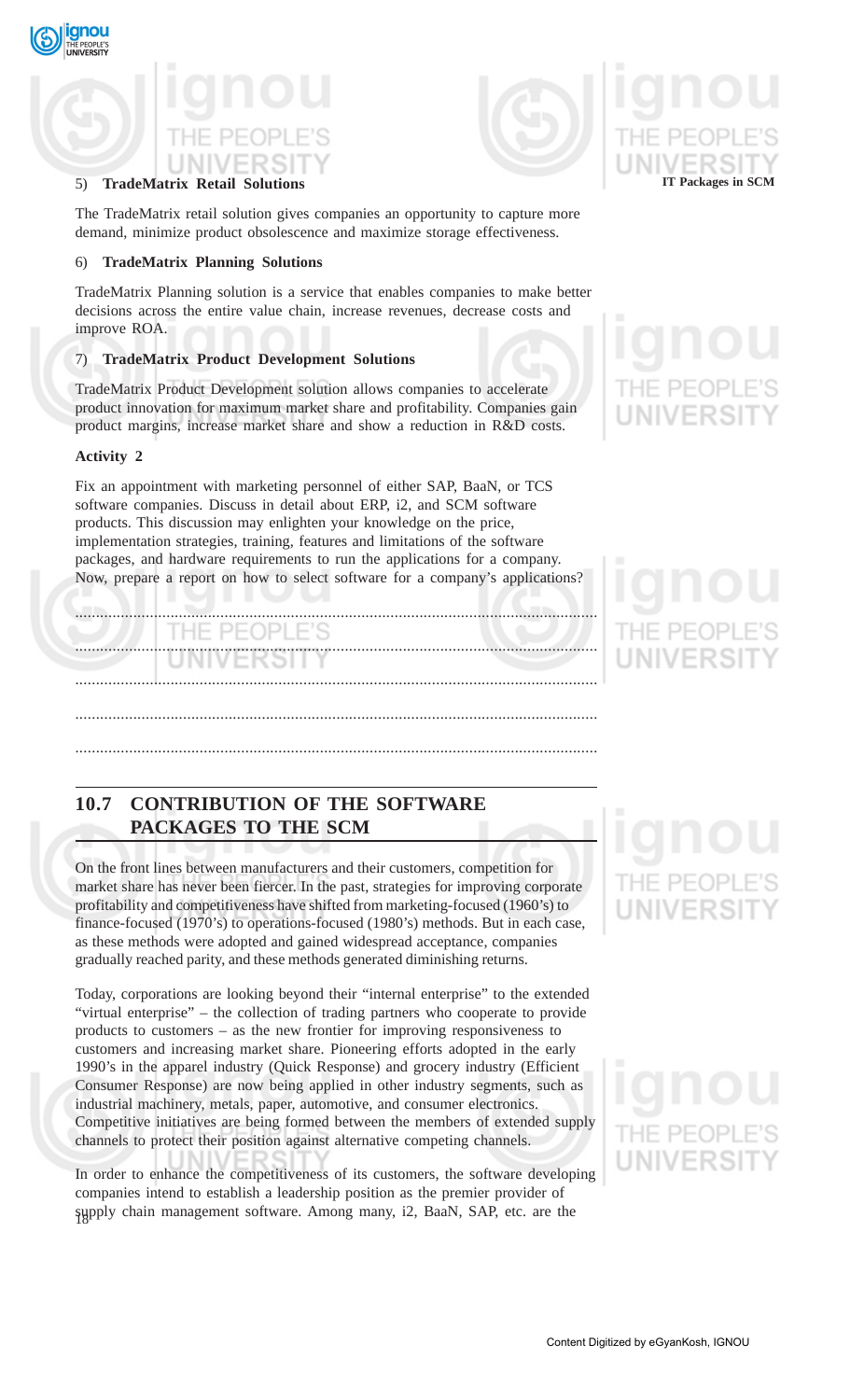

**IT Enabled SCM**

few companies committed for the contribution of the software packages to the SCM. For example, BaaN's vision of supply chain management extends for beyond traditional enterprise requirements planning (ERP) or advanced planning and scheduling (APS) capabilities, and includes customer interaction, sales force automation, demand management, vendor managed inventory (VMI), transportation planning, and web enablement applications.

It may therefore, be expected that the supply chain solutions provides the ability to optimize supply chain activities, monitor events based on actual execution, proactively visualize potential problems, and determine corrective action using advanced simulation and evaluation capabilities. The results of this analysis are then propogated upstream and downstream throughout the supply chain to keep material, production and transportation resources synchronized.

# **Activity 3**

Visit any Manufacturing Organization, which proposes to go for ERP or equivalent software package. Discuss with the systems Manager to find out what preparations are required before implementation of software package. Prepare a report of your discussion.

.............................................................................................................................. .............................................................................................................................. .............................................................................................................................. .............................................................................................................................. ..............................................................................................................................

# **10.8 SUMMARY**



For a company experiencing accelerated growth, increasing the efficiency and visibility of the supply chain is the key to increasing productivity. Company pressures are creating significant impact on today's manufacturer. There are concerns for providing the customer with quality service, competitive prices, and timely product. More than ever, the company's competition is driving to find alternative ways to achieve these goals without sacrificing the quality of product.

The supply chain solutions discussed in this unit will completely integrate multiplant planning and scheduling, and provide the ability for both centralized and collaborative planning and scheduling. This will enable supply-chain planning to exceed beyond the boundaries of a single corporation, and will feature "total scalability and configurability" which will address in a single solution the requirements of large manufacturers as well as those of mid-tier and small manufacturers. Technologies such as publish-and-subscribe over the Internet, as well as message passing are utilized.

Finally, the anticipated benefits of IT packages in SCM include:

**Enterprise Benefits:** 

- Better management of complexity across the entire supply chain.
	- Improved visibility and decision support for long-term capacity planning and capital investment.

19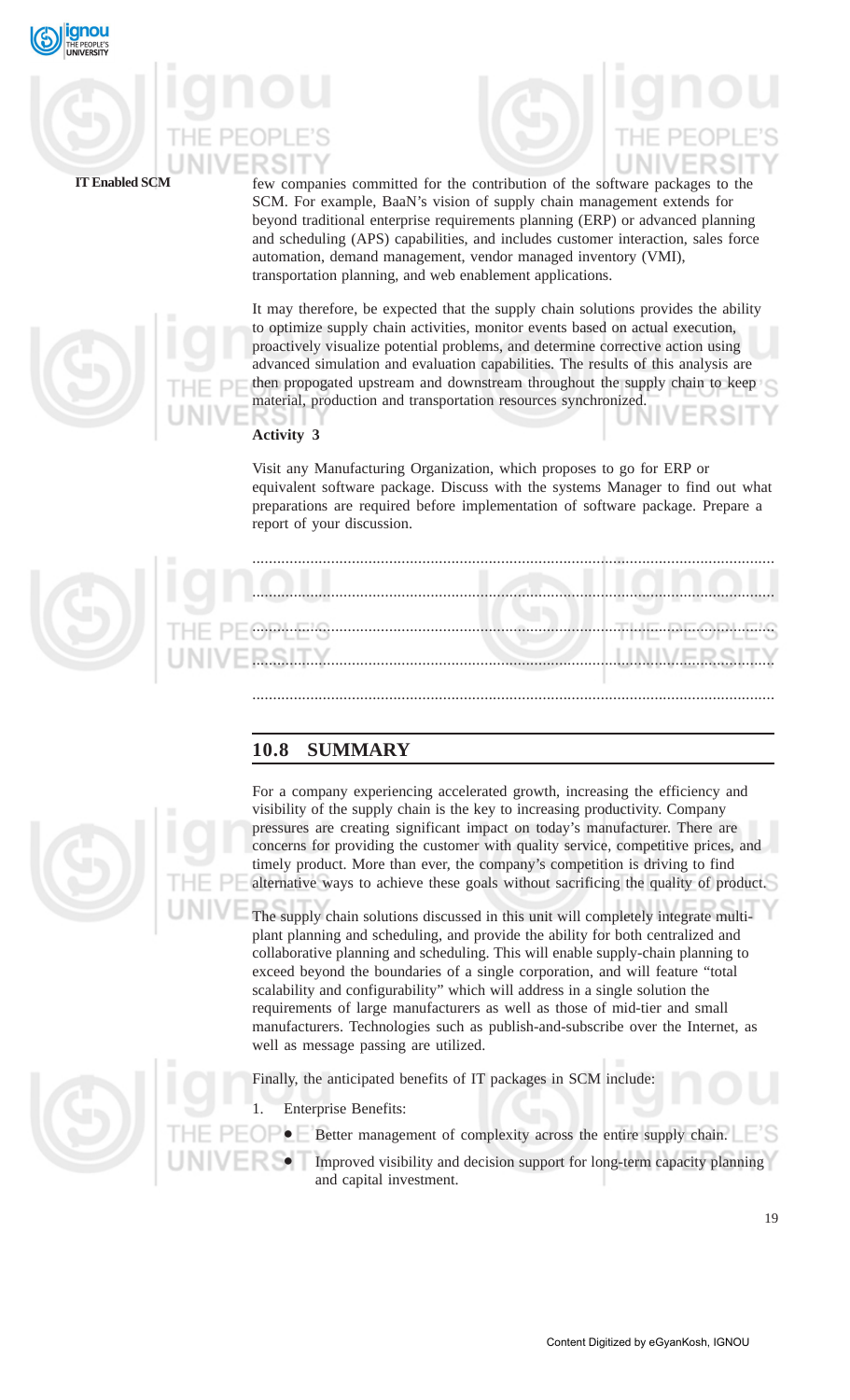

# 2. Financial Benefits:

- Reduced inventory costs.
- Reduced operating costs through better utilization of resources.
- Less waste, with better alignment of production with demand.
- 3. Shop floor Benefits:
	- Improved inventory management and control
	- More efficient production through optimized scheduling, enabling longer runs and fewer changeovers.

# **10.9 SELF ASSESSMENT QUESTIONS**

- 1) What are the deciding factors for a manufacturing organization to switch from the current work practice to that of IT based?
- 2) What is the right technology that protects investment in a changing environment? Give your answer specific to an Indian Manufacturing Organization.
- 3) Identify suitable IT packages to suit small, medium, and large manufacturing organizations. Give your choices with justifications – both technical and economical.
- 4) What are the various modules of SAP R/3? Briefly discuss the content of each module.
- 5) Explain briefly each module of BaaN IV.
- 6) Compare and contrast ERP software products of at least two established brands.
- 7) Give important benefits of Manufacturing, Finance, and Distribution modules of BaaN IV.
- 8) How is the Project module of SAP R/3 comparable to that of BaaN IV?
- 9) How is the right ERP Package selected for a medium sized manufacturing organization?
- 10) Can ERP software package be applied in (i) Process Industry (ii) Service Industry? Why and why not?
- 11) Discuss i2 Technology software products for manufacturing applications. What salient features are found in i2 products?
- 12) Compare and contrast ERP software package of either SAP or BaaN with i2 package.
- 13) BaaN and SAP have ventured to enhance their software products for supply chain management environment. Is this a right approach? Why and why not?
- 14) What steps are to be followed while implementing IT software packages for supply chain management? Do these steps vary from package to package? How are they standardized?
- 15) In the IT based supply chain management, what criteria can be recommended to measure the performance of manufacturing organization? Explain the merits and demerits of your recommendations.

**IT Packages in SCM**

Content Digitized by eGyanKosh, IGNOU